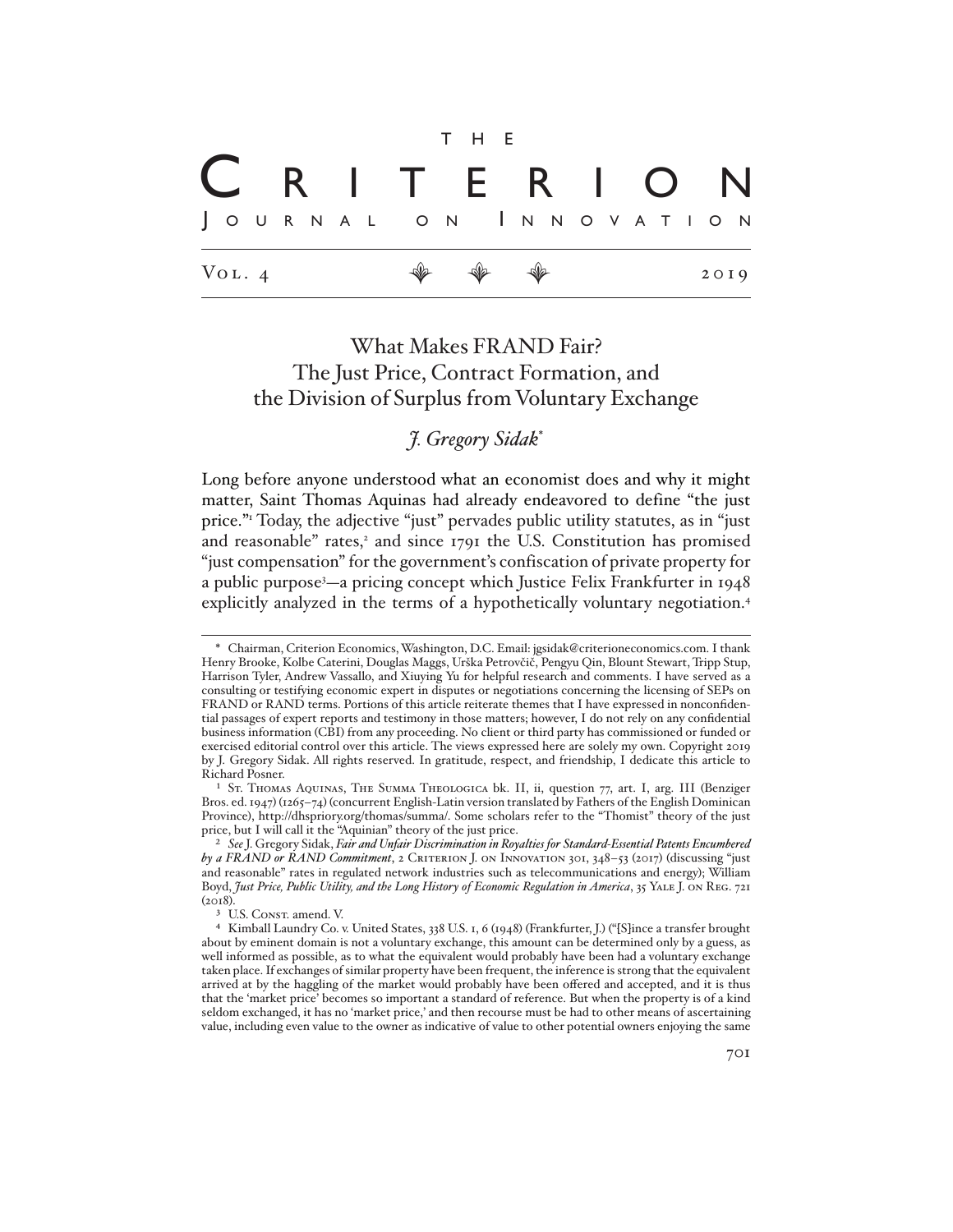The economic analysis underlying the calculation of just compensation for a taking mirrors the analysis that the federal courts subsequently announced for calculating a "reasonable royalty" for patent infringement,<sup>5</sup> pursuant to section 284 of the Patent Act.<sup>6</sup>

Seven centuries after Aquinas opined on the just price there emerged a new institution of capitalism, the standard-setting organization (SSO), which by contract typically obligates the owner of standard-essential patents (SEPs) to offer to license its SEPs on fair, reasonable, and nondiscriminatory (FRAND) terms to willing implementers of the standard.7 (It is notable that some SSOs require that licenses to SEPs be offered on merely reasonable and nondiscriminatory (RAND) terms.) SSOs generally permit each SEP holder to set a FRAND royalty for its SEPs through private bilateral negotiations with each implementer, rather than require the SEP holder to post tariffed rates for all customers. Such voluntary exchange benefits both parties, who divide their aggregate gains from trade, which economists call surplus.<sup>8</sup> This economic principle—that voluntary exchange is mutually beneficial is as profound as it is simple, and for that reason economists call it, "The Fundamental Theorem of Exchange."9

In any negotiation, the total surplus from a successful transaction is equivalent to the bargaining range—the distance between the buyer's maximum willingness to pay and the seller's minimum willingness to accept. Put differently, the gains from trade (that is, the gains from voluntary exchange) consist of the sum of consumer surplus and producer surplus.10 As Jack Hirshleifer, Amihai Glazer, and David Hirshleifer emphasize in their pellucid undergraduate textbook on price theory, this terminology about consumption and production should not detract from the essential characteristic of voluntary exchange: "The names of these measures are somewhat misleading. The benefits stem *from trading*, not from consuming or producing. Instead of Consumer Surplus and Producer Surplus one should, properly speaking, refer

rights.") (footnote omitted); *id.* at 6 n.3 ("In view of the resulting necessity of postulating a hypothetical sale, care must be taken to avoid the extremes, on the one hand, of excluding the value of the property for special uses and, on the other, of supposing the hypothetical purchaser to have either the same idiosyncrasies as the owner . . . or the same opportunities for use of the property as a taker armed with the power of eminent domain.").

<sup>5</sup> *See* Georgia-Pacific Corp. v. U.S. Plywood Corp., 318 F. Supp. 1116, 1120 (S.D.N.Y. 1970), *modified and aff 'd*, 446 F.2d 295 (2d Cir. 1971); *see also* J. Gregory Sidak, *Is Harm Ever Irreparable?*, 2 Criterion J. on Innovation 7, 10 (2017) (Inaugural Address for the Ronald Coase Professorship in Law and Economics, Tilburg University, Tilburg, The Netherlands (Sept. 16, 2011)).

<sup>6</sup> 35 U.S.C. § 284.

<sup>7</sup> *See* J. Gregory Sidak, *The Meaning of FRAND, Part I: Royalties*, 9 J. Competition L. & Econ. 931 (2013); J. Gregory Sidak, *The FRAND Contract*, 3 Criterion J. on Innovation 1 (2018).

<sup>8</sup> *See* Sidak, *Fair and Unfair Discrimination in Royalties for Standard-Essential Patents Encumbered by a FRAND or RAND Commitment*, *supra* note 2, at 333–34; J. Gregory Sidak, *Bargaining Power and Patent Damages*, 19 Stan. Tech. L. Rev. 1, 20–22 (2015).

<sup>9</sup> *See, e.g.*, Jack Hirshleifer, Amihai Glazer & David Hirshleifer, Price Theory and Applications: Decisions, Markets, and Information 203 (Cambridge Univ. Press 7th ed. 2005).

<sup>10</sup> *See, e.g.*, *id.* at 203–04.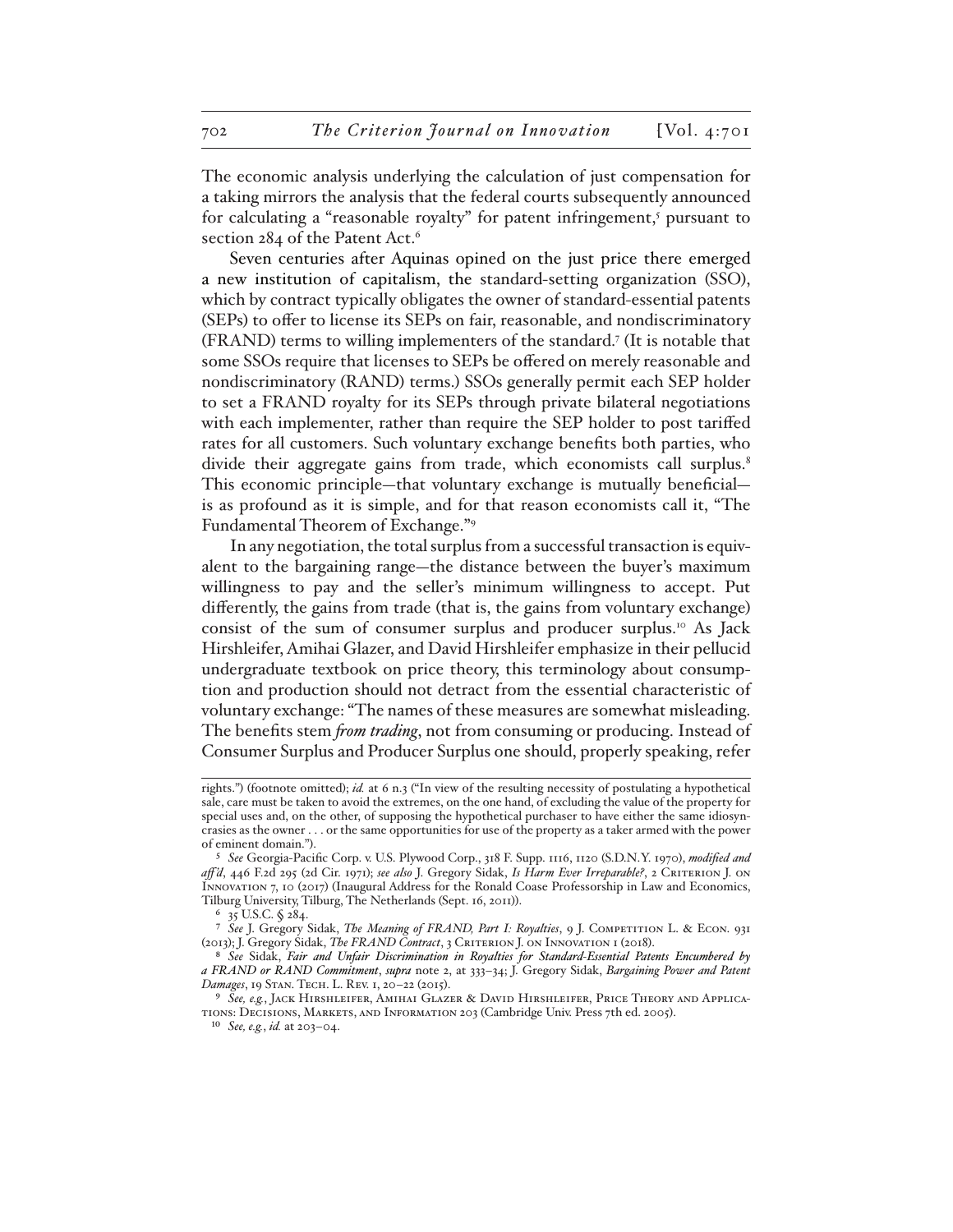to Buyer Surplus and Seller Surplus."11 Elsewhere within economics, auction theory uses still other terminology—the reserve price or reservation price to identify the same concepts, respectively, of the seller's minimum willingness to accept and the buyer's maximum willingness to pay.12

One question regarding the bilateral negotiation of SEPs on FRAND terms has received surprisingly little attention in either court decisions or scholarly writings: what is a fair division of the surplus generated by a voluntary negotiation successfully concluded between the SEP holder and the implementer?<sup>13</sup> John Rawls famously argued that "fair" means "just."<sup>14</sup> "Justice as fairness," he asserted, "is an example of . . . a contract theory."<sup>15</sup> Rawls argued that "[t]he word 'contract' suggests," among other things, "the condition that the appropriate division of advantages must be in accordance with principles acceptable to all parties."16 One would expect the same of the FRAND contract. So perhaps it is a small step to suggest here that

13 Two recent handbooks published by the Cambridge University Press concerning SEPs do not explain how fairness constrains the calculation of a FRAND royalty. See PATENT REMEDIES AND COMPLEX PRODUCTS: TOWARD A GLOBAL CONSENSUS (C. Bradford Biddle, Jorge L. Contreras, Brian J. Love & Norman V. Siebrasse eds., Cambridge Univ. Press 2019); The Cambridge Handbook of Technical Standardization Law: Competition, Antitrust, and Patents (Jorge L. Contreras ed., Cambridge Univ. Press 2017).

14 John Rawls, A Theory of Justice 11 (Harvard Univ. Press rev. ed. 1999) (1971); *see also* John Rawls, Justice as Fairness: A Restatement (Erin Kelly, ed., Harvard Univ. Press 2001); John Rawls, *Justice as Fairness: Political Not Metaphysical*, 14 Philosophy & Pub. Affairs 223 (1985). Rawls' biographer, Thomas Pogge, reminds us that Rawls began *A Theory of Justice* with this proposition: "Justice is the first virtue of social institutions." Thomas Pogge, John Rawls: His Life and Theory of Justice 28 (Michelle Kosch trans., Oxford Univ. Press 2007) (quoting Rawls, A Theory of Justice, *supra*, at 3). Pogge then explains how this proposition relates to the making and keeping of promises. By referring to "social institutions," Rawls

means to refer to the practices and rules that structure relationships and interactions among agents. This sense [of Rawls' use of "social institutions"] is exemplified by a social institution of promising. Its rules lay down what interactions between two agents count as creating a promise, what promisee conduct (if any) counts as releasing the promisor from the promise, what circumstances (if any) can be invoked as justification or excuse for nonperformance, and so on.

*Id.* By Pogge's account, Rawls' *Theory of Justice* has greater relevance to contract interpretation than might immediately appear to be the case for a book on political philosophy.

15 Rawls, A Theory of Justice, *supra* note 14, at 14; *see also id.* at 14–15 ("The merit of the contract terminology is that it conveys the idea that principles of justice may be conceived as principles that would be chosen by rational persons, and that in this way conceptions of justice may be explained and justified."). <sup>16</sup> *Id.* at 15 (emphasis added).

<sup>11</sup> *Id.* at 204 n.4 (emphasis in original); *see also* Armen A. Alchian & William R. Allen, Exchange and Production: Competition, Coordination, and Control 48–49 (Wadsworth 3d ed. 1983) (demonstrating that the total surplus in a negotiation is the sum of the *seller's* gain from trade and the *buyer's* gain from trade).

<sup>&</sup>lt;sup>12</sup> See Ian Steedman, *Reservation Price and Reservation Demand*, *in* 4 THE NEW PALGRAVE: A DICTIONARY of Economics 158 (John Eatwell, Murray Milgate & Peter Newman eds., Macmillan 1987); *see also* Paul Klemperer, Auctions: Theory and Practice 18, 109, 112 (Princeton Univ. Press 2004); Paul Milgrom, Putting Auction Theory to Work 9–11 (Cambridge Univ. Press 2004); Robert L. Phillips, Pricing and Revenue Optimization 46 (Stanford Univ. Press 2005); Robert S. Pindyck & Daniel L. Rubinfeld, Microeconomics 393, 510–11 (Pearson 9th ed. 2018); John G. Riley, Essential Microeconomics 451-56 (Cambridge Univ. Press 2012); Garrett J. van Ryzin, *Models of Demand*, *in* THE OXFORD HANDBOOK of Pricing Management 340, 342–43 (Özalp Özer & Robert Phillips eds., Oxford Univ. Press 2012).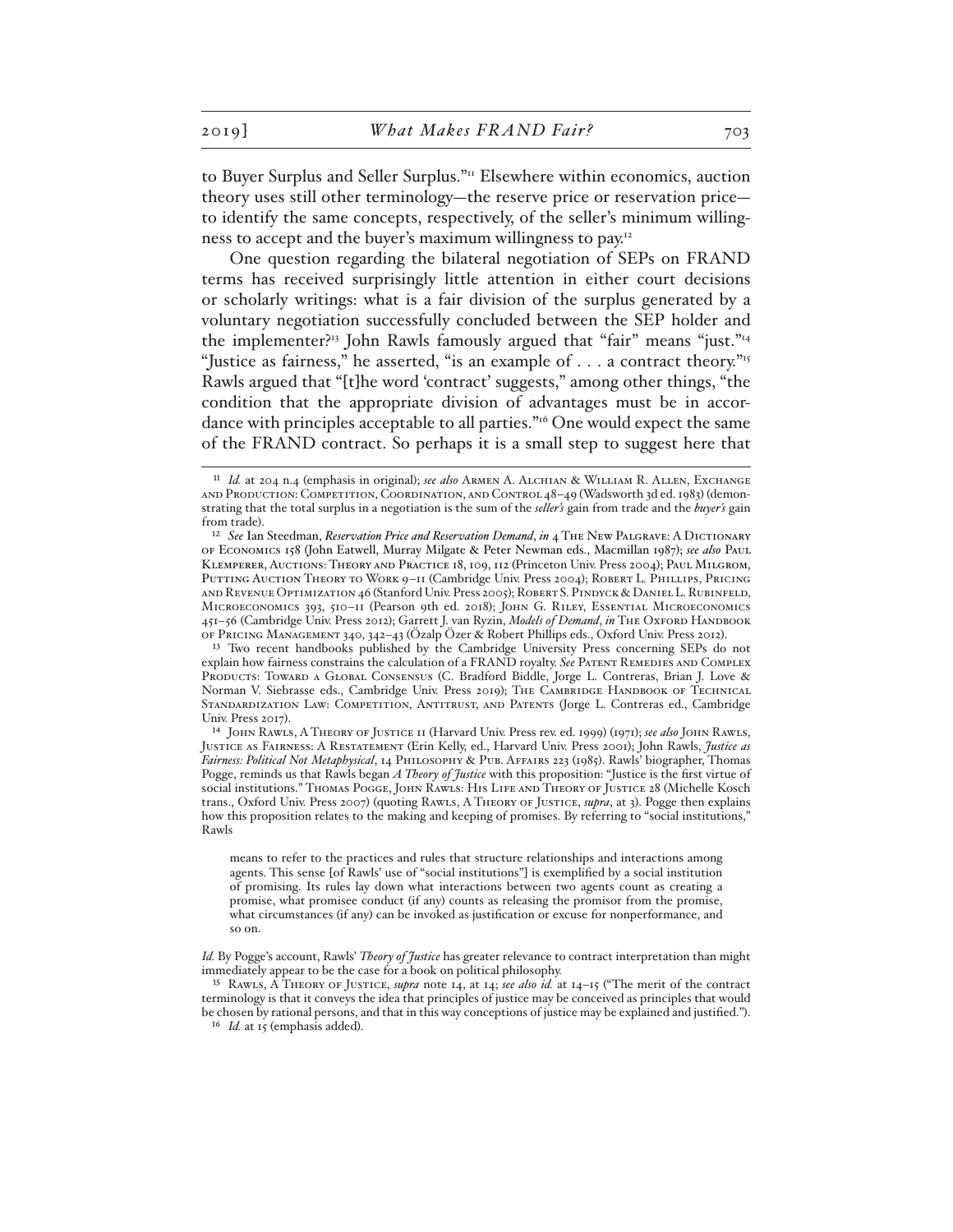contemporary jurists, policymakers, and scholars might want to ask whether Aquinas' theory of "the just price," having the historical pedigree that it does, helps at all to identify a "fair" price for purposes of determining as a matter of contemporary contract law whether the SEP holder has satisfied the fairness constraint of the FRAND obligation. And, to the extent that one finds Aquinas not to be helpful, what does that conclusion tell us about the task of giving the fairness component of the FRAND contract a meaning that is intellectually rigorous in both legal and economic respects?

This question of the meaning of a fair price turns out to have very real legal ramifications in the present day. Rarely do I disagree with Judge Richard Posner, but I do with respect to his view that "fair" is surplusage in the FRAND contract. Judge Posner, sitting by designation as the trial judge in *Apple, Inc. v. Motorola, Inc.* in 2012 in the Northern District of Illinois, said that, in the context of FRAND, "the word 'fair' adds nothing to 'reasonable' and 'nondiscriminatory.'"17 My previous writings have followed this convention of making no legal or economic distinction between FRAND and RAND royalties, though I have never excluded the possibility that someone might eventually make a compelling argument for why "fair" is not a throwaway word for parties to insert into a contract.<sup>18</sup> And so, I have previously analyzed at length the differences between actual FRAND contracts and actual RAND contracts with respect to how fairness creeps into the constraint to license SEPs on nondiscriminatory terms.<sup>19</sup> This article will show why courts should take the distinction between FRAND contracts and RAND contracts more seriously.

Before turning to the relevance of Aquinian thought to fair royalties for SEPs, I want to flag a related question that exceeds the scope of this article but deserves eventual attention in another. It concerns Adam Smith and the obvious relevance that *The Theory of Moral Sentiments* has to a post-Enlightenment understanding of how empathy (which Smith called "sympathy") informs our appreciation of voluntary exchange.<sup>20</sup> David Teece should be applauded for reminding contemporary thinkers that Smith's subsequent explication of voluntary exchange in *The Wealth of Nations*<sup>21</sup> does not regard enlightened self-interest as greed but rather as an empathetic,

<sup>17</sup> 869 F. Supp. 2d 901, 912 (N.D. Ill. 2012), *rev'd in part on other grounds*, 757 F.3d 1286 (Fed. Cir. 2014). Judge Marsha Berzon previously wrote for the Ninth Circuit that a FRAND obligation was "legally equivalent" to a RAND obligation. Microsoft Corp. v. Motorola, Inc., 696 F.3d 872, 877 n.2 (9th Cir. 2012). 18 *See, e.g.*, Sidak, *Fair and Unfair Discrimination in Royalties for Standard-Essential Patents Encumbered by a* 

*FRAND or RAND Commitment*, *supra* note 2, at 308.

<sup>19</sup> *See id.* at 308–11.

<sup>20</sup> Adam Smith, The Theory of Moral Sentiments pt. I, § 1, ch. 1 (1759) ("Of Sympathy") ("How selfish soever man may be supposed, there are evidently some principles in his nature, which interest him in the fortune of others, and render their happiness necessary to him, though he derives nothing from it except the pleasure of seeing it.").

<sup>21</sup> Adam Smith, 1 An Inquiry into the Nature and Causes of the Wealth of Nations bk. I, ch. 2  $(1776)$  ("It is not from the benevolence of the butcher, the brewer, or the baker, that we expect our dinner,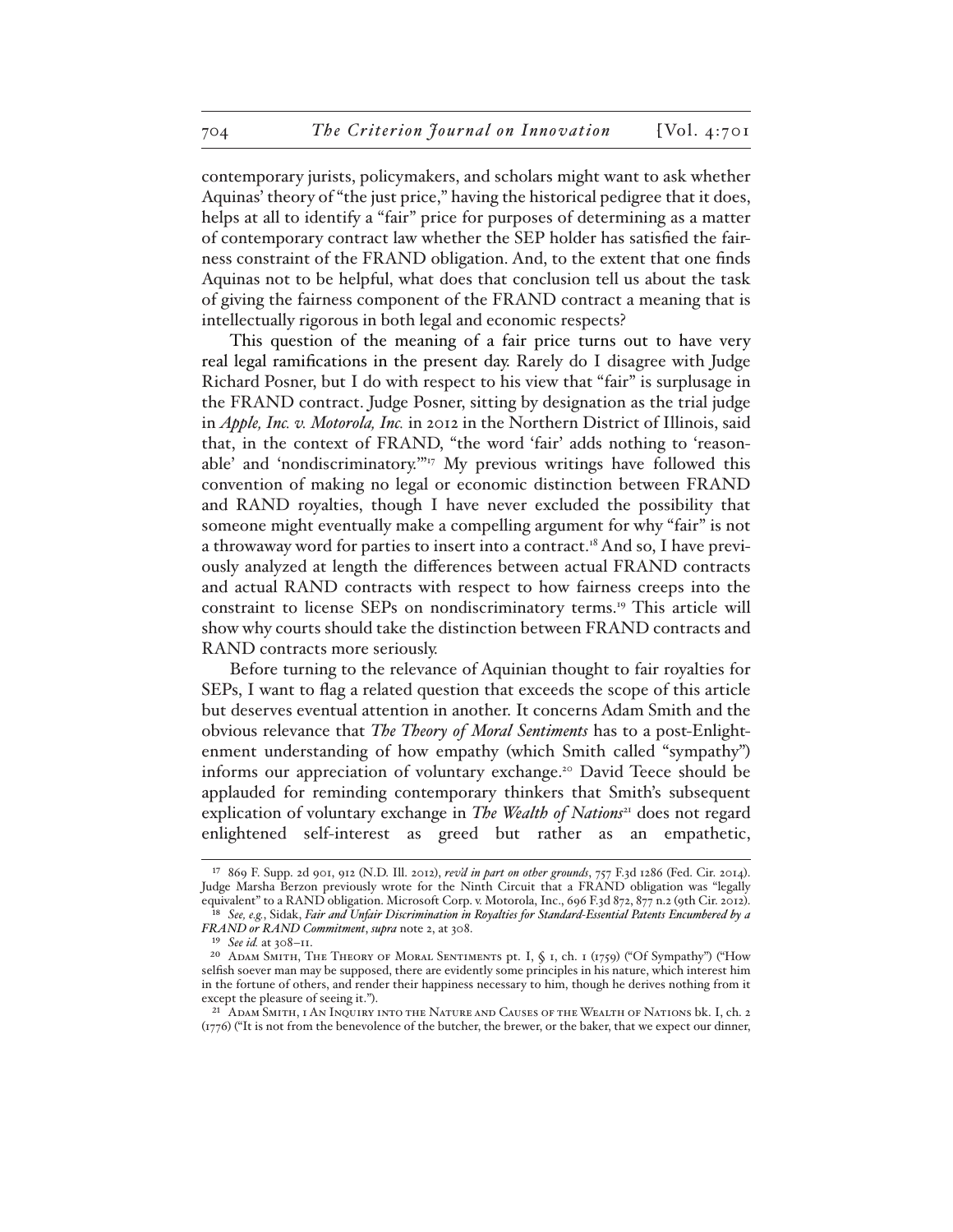outward-regarding concern for the fortunes or miseries of others.22 It is therefore not surprising that the 2003 survey article on the economics of justice in the *Journal of Economic Literature* begins by quoting Smith's concept of the impartial spectator in *The Theory of Moral Sentiments*: "No man during, either the whole course of his life, or that of any considerable part of it, ever trod steadily and uniformly in the path . . . of justice, . . . whose conduct was not principally directed by a regard to the sentiments of the supposed impartial spectator, of the great inmate of the breast, the great judge and arbiter of conduct."23 Those immersed in the consequential legal disputes over the division of the returns of pathbreaking innovation might benefit from taking a moment to revisit Adam Smith's impartial spectator and Aquinas' theory of the just price.<sup>24</sup>

More than 30 years ago, Robert Frank of Cornell University proposed a precise economic definition that is directly relevant to the question of what makes a FRAND royalty fair:

Using the notions of reservation price and surplus, we can construct the following operational definition of a fair transaction: *A fair transaction is one in which the surplus is divided (approximately) equally. The transaction becomes increasingly unfair as the division increasingly deviates from equality.*<sup>25</sup>

but from their regard to their own interest. We address ourselves, not to their humanity but to their self-love, and never talk to them of our necessities but of their advantages.").

<sup>22</sup> *See* David J. Teece, The New Enlightenment (July 1, 2019) ("With the invisible hand of the market and the pursuit of profit, prosperity is enabled. However, this is not just because of competition. It is because, in Adam Smith's framework, the pursuit of profit is tempered by sympathy and benevolence, enforced by Smith's 'impartial spectator.'"). Teece's remarks were delivered at a conference that he organized that was entitled *The New Enlightenment: Reshaping Capitalism and the Global Order in a Neo-Mercantilist World* and convened in Adam Smith's home—Panmure House in Canongate, Edinburgh. The conference culminated with the First Panmure House Declaration, which urges "international leaders to base their policies and decision-making on a set of common principles, as espoused and formulated by Adam Smith, which cherish the required values of an ethically-based liberal democratic system, a moral commitment to the well-being of our communities and affirm responsibility to protect economic, political and social freedoms, use resources wisely, avoid unintentional consequences, follow the rule of law, favour markets and prices as guides to resource allocation and take a long term view of private and public investments, to support inclusive economic growth and prosperity for all." *First Panmure House Declaration*, EDINBURGH Bus. Sch., https://www.ebsglobal.net/news-and-events/first-panmure-house-declaration.

<sup>&</sup>lt;sup>23</sup> ADAM SMITH, THE THEORY OF MORAL SENTIMENTS pt. VI, § 111 ("Of the Character of Virtue") (1759), *quoted in* James Konow, *Which Is the Fairest One of All? A Positive Analysis of Justice Theories*, 41 J. Econ. Literature 1188, 1188 (2003). Elsewhere in *The Theory of Moral Sentiments*, Smith wrote that, if justice "is removed, the great, the immense fabric of human society, that fabric which to raise and support seems in this world, if I may say so, has the peculiar and darling care of Nature, must in a moment crumble into atoms." Smith, The Theory of Moral Sentiments, *supra*, pt. II, § 2, ch. 3.

<sup>&</sup>lt;sup>24</sup> To place in context the magnitude of the controversy over the division of the surplus from the creation of smartphones—to take only one example of a breakthrough innovation from only one snapshot in time—Qualcomm alone reported, for fiscal year 2018, litigation costs exceeding \$1.5 million *per day*. *See* J. Gregory Sidak, *Is Patent Holdup a Hoax?*, 3 Criterion J. on Innovation 401, 465–66 (2018) (analyzing Securities and Exchange Commission filings disclosing expenditures on litigation); Qualcomm Inc., Annual Report for the Fiscal Year Ended September 30, 2018 (SEC Form 10-K), at 44 (filed Nov. 7, 2018) ("[Qualcomm encountered] \$325 million in higher litigation costs, with total litigation costs of \$554 million and \$229 million in fiscal 2018 and fiscal 2017, respectively.").

<sup>25</sup> Robert H. Frank, Passions Within Reason: The Strategic Role of the Emotions 165 (W. W. Norton & Co. 1988) (emphasis in original).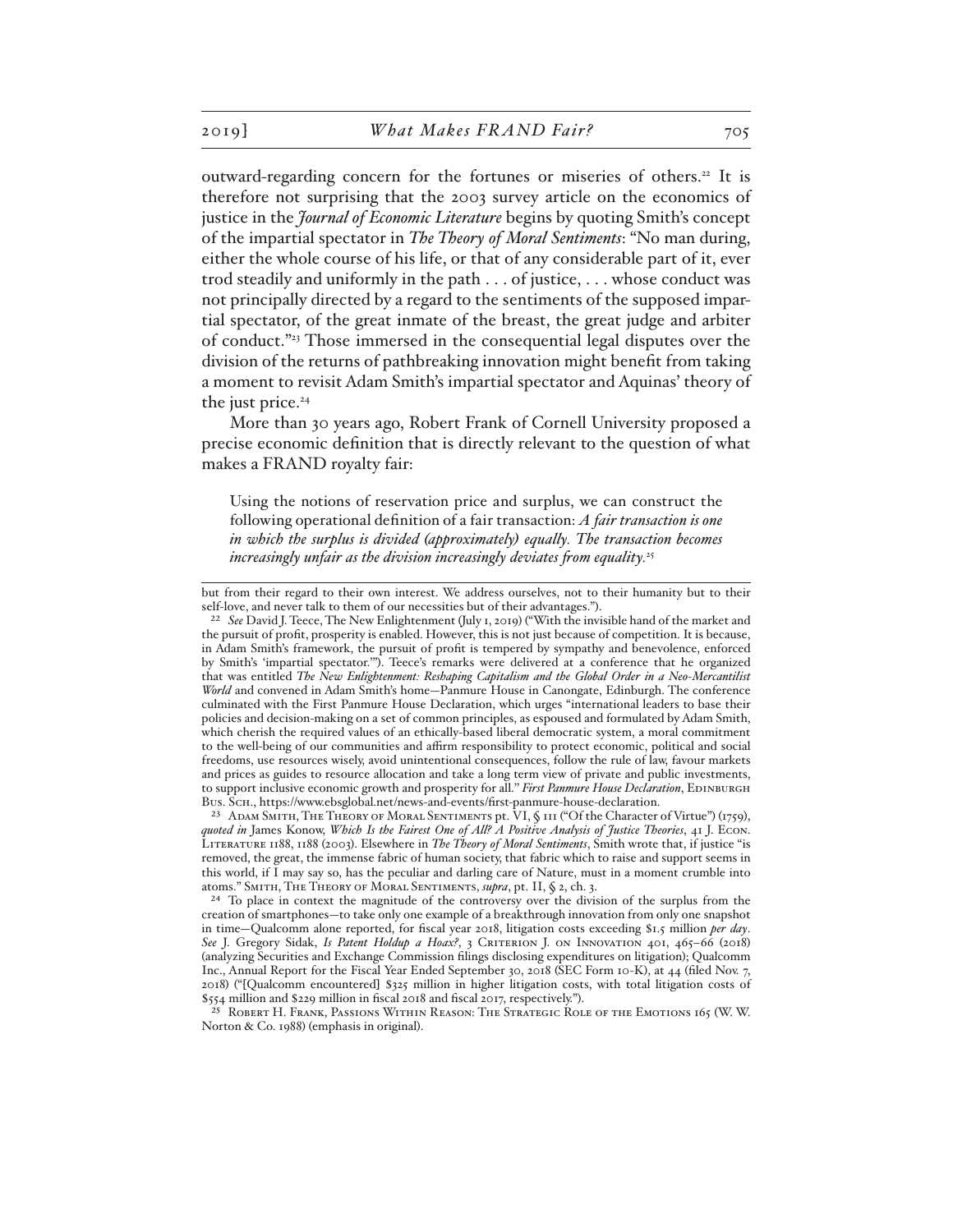Frank then explained the problem that unfairness presents: "People will sometimes reject transactions in which the other party gets the lion's share of the surplus, even though the price at which the product sells may compare favorably with their own reservation price."26 This reasoning is very close to the conclusion I had reached before benefiting, late in the process of revising this article over the course of several years, from reading Frank's 1988 book. Frank and I each find ourselves using Judge Posner as our foil, though for different reasons. Frank criticized Judge Posner's writings through the mid-1980s as denying what Frank argued was the considerable explanatory power of fairness considerations in law and economics.27 In contrast, I gently chide Judge Posner for overlooking roughly 25 years later that, by the private ordering of contract law, some SSOs had chosen to impose an obligation of fairness so that (according to my economic interpretation) those SSOs could nudge parties into exercising the degree of moderation in their negotiation demands that is necessary to achieve contract formation reliably and expeditiously.

The irony is that my interpretation of why the word "fair" must have an independent meaning within the FRAND contract is quintessentially Posnerian: a division of surplus that is perceived by both parties to be fair maximizes the probability of contract formation, which in turn immediately benefits the parties to the contract. Thus, fairness clearly promotes static allocative efficiency. Moreover, across time the fairness constraint on the division of surplus also benefits countless consumers, whom the grand edifice of the FRAND contract is surely intended to benefit (though not necessarily by the formal machinery of conferring on those consumers legally enforceable rights of a third-party beneficiary, as the FRAND contract does confer on implementers). As Joseph Schumpeter taught us, it is the consumption of innovative products in the future that delivers radical—not marginal gains in consumer surplus.28 Thus, the fairness constraint promotes dynamic

<sup>26</sup> *Id.* at 167 (emphasis suppressed).

<sup>27</sup> Frank argues that in "the self-interest model," which he identifies with Judge Posner,

the division of the surplus simply plays no role in determining whether a transaction will take place. It will occur provided each party gets some positive share of the surplus, no matter how small. When Posner says fairness "has no content," this feature of the traditional model must be at least in part what he has in mind. Yet, as we will presently see, concerns about fairness repeatedly cause people to reject transactions with positive surplus.

*Id.* (attributing Judge Posner's quotation to Paul Barrett, *Influential Ideas: A Movement Called "Law and Economics" Sways Legal Circles*, Wall St. J., Aug. 4, 1986, at 1, 16). Frank argues that Judge "Posner and other rationalists would hardly deny that people *say* they care about fairness[,] [b]ut hardheaded economists treat such statements as mere verbiage, devoid of any power to predict behavior." *Id.* (emphasis in original).

<sup>28</sup> *See* J. Gregory Sidak & David J. Teece, *Dynamic Competition in Antitrust Law*, 5 J. Competition L. & Econ. 581, 602 (2009) ("Dynamic competition is powered by the creation and commercialization of new products, new processes, and new business models. As [Joseph] Schumpeter said, competition fueled by the introduction of new products and processes is the more powerful form of competition: 'competition from the new commodity, the new technology, the new source of supply, the new type of organization—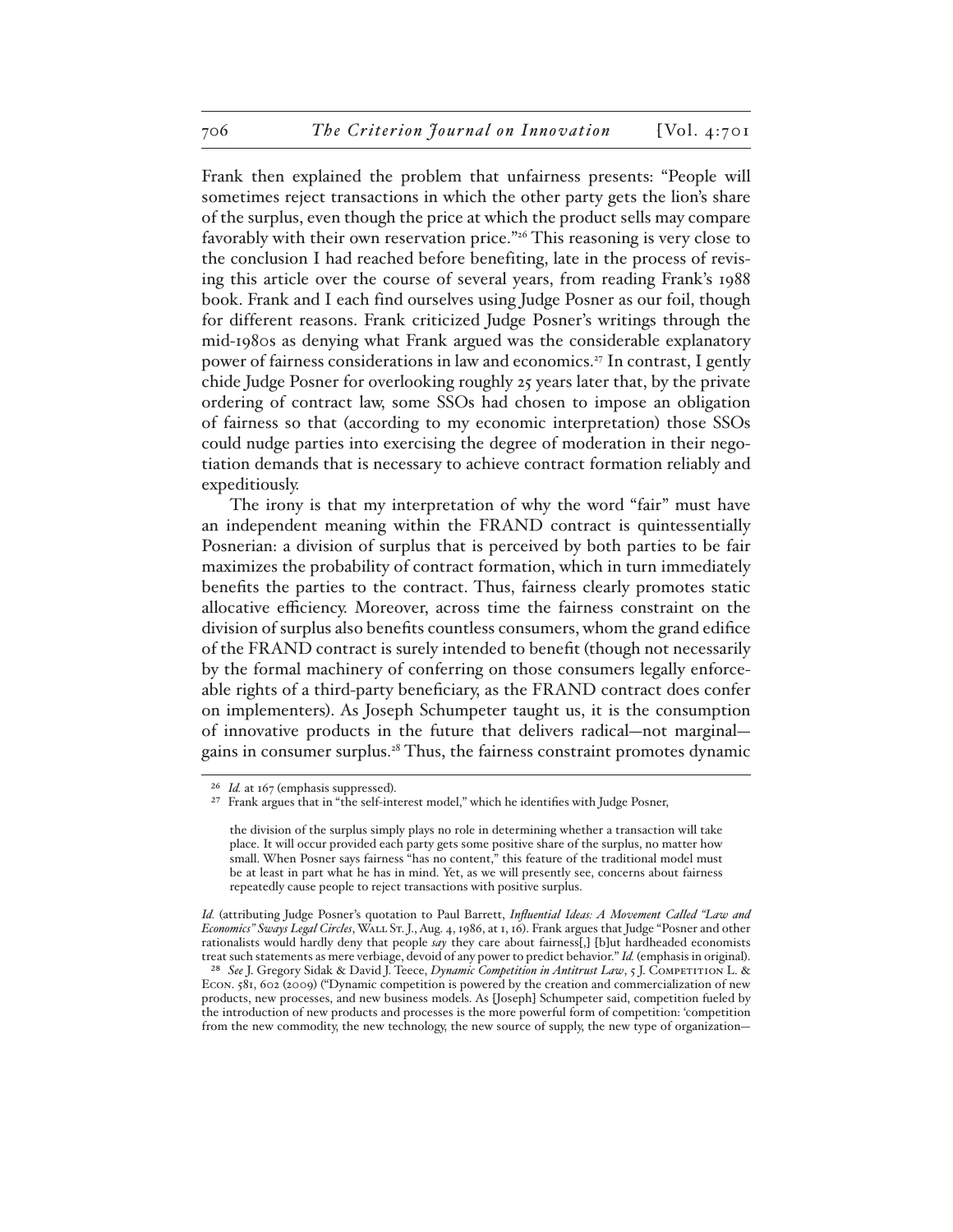efficiency as well. In this respect, Posner's emphasis on efficiency and Frank's emphasis on fairness are reconcilable. A lopsided division of surplus is a cost imposed on efficient transactions to the extent that it prevents some otherwise promising negotiations from achieving successful contract formation; if that cost can be eliminated or mitigated, a larger number of efficient transactions will occur. Therefore, regardless of whether one prefers to call it a quest for fairness or a quest for efficiency, an SSO's constraint on the SEP holder that a royalty for its SEPs be fair is a privately ordered feature of contract—a self-imposed cattle prod—that contributes to a result that proponents of fairness and proponents of efficiency can both applaud.

One can formalize a simple theory of fairness and contract formation. Imagine a decision tree depicting the expected surplus of a contract negotiation as the sum of the expected values of two mutually alternative outcomes:  $EV = pS + (I-p)O$ , where *p* is the probability of contract formation and *S* is the surplus created by a successful transaction. The size of the surplus *S* is separately identified by the bargaining range, which is bounded by the reservation prices of the parties to the negotiation. But the expected value of the surplus is necessarily smaller than *S* because the division of the surplus might cause one of the parties to walk away. A simple and intuitive formulation of the relationship comes from defining as *R* the ratio of the seller's share of the surplus  $(X)$  to the buyer's share of the surplus  $(Y)$ :  $R = X/Y = X/(I-X)$ . *R* is bounded below by zero and above by infinity. As *R* approaches zero, *p* approaches zero. As *R* approaches infinity, *p* again approaches zero. In either case, it becomes more likely that contract formation will fail, and consequently the parties will forfeit the surplus from the transaction.

At this point, it is instructive to consider the Ultimatum Game, a bargaining game in which a player makes a single take-it-or-leave-it offer, rather than multiple offers and counteroffers.<sup>29</sup> The game ends in either an agreement to the unaltered terms of the first offer or no agreement at all. If the second party rejects the offer, neither party benefits—the first party does not keep any portion of the asset but rather forfeits it all. Thus, both parties have an incentive to agree, and the division of surplus (which in this particular game is assumed to be a windfall, not a return on either party's investment) will depend on a fair offer. As I previously explained in 2013, the Ultimatum Game is interesting in analyzing the FRAND contract not because a FRAND

competition which commands a decisive cost or quality advantage and which strikes not at the margins of the profits and the output of existing firms, but at their foundations and their very lives.' Advocates of strong competition policy must surely favor dynamic competition, for static competition is anemic in comparison.") (quoting Joseph A. Schumpeter, Capitalism, Socialism and Democracy 8 (Harper 1942)).

<sup>29</sup> *See* Richard H. Thaler, *Anomalies: The Ultimatum Game*, 2 J. Econ. Persp., Autumn 1988, at 195.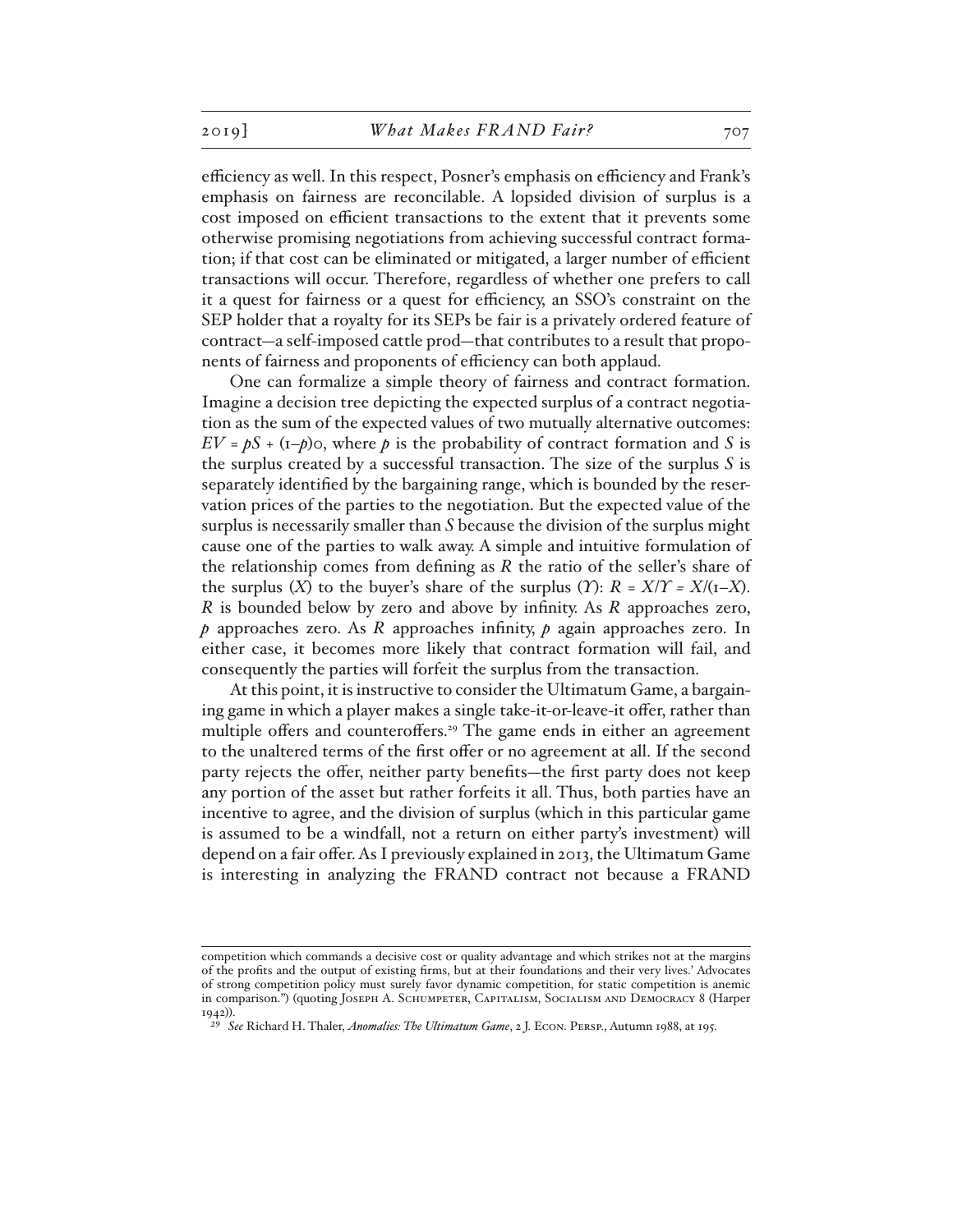negotiation represents an Ultimatum Game.30 After all, in FRAND licensing there are typically repeated rounds of offer and counteroffer, the identities of the parties are known (perhaps because the parties have previously negotiated a licensing contract), and the reputation of the players matters because they will face the prospect of repeated play in subsequent licensing over future standards. Instead, the Ultimatum Game is interesting for FRAND licensing because the results of economic experiments based on the Ultimatum Game shed light on which divisions of surplus the parties to a stylized negotiation would consider fair. Surveying the experimental economics literature as it existed in 2ooo, Ernst Fehr and Simon Gächter reported that "[a] robust result in [the Ultimatum Game] experiment, across hundreds of trials, is that Proposers who offer the Responder less than 30 percent of the available sum are rejected with a very high probability."31

If there are any positive spillovers for society as a whole from successful contract formation, as there of course would be if the contract is one for the licensing of patents essential to practice an industry standard, then those externalities are forfeited as well when the negotiation collapses. In contrast to the scenarios of negotiation impasse described above, as *R* goes to one, *p* approaches one, and thus contract formation becomes increasingly certain. An impartial spectator (or a saintly price theorist) nudging the parties to maximize the expected value of the surplus of their contemplated transaction would prescribe "maximize  $p$  with respect to  $R$ ," since  $S$  is already exogenously determined.

This article shows how the contemporary debates and controversies over FRAND licensing of SEPs raise fundamental questions about the relationship of justice or fairness to voluntary exchange. Those questions have intrigued political philosophers since the Enlightenment and earlier, and they continue to intrigue contemporary economists, game theorists, and jurists. In the introduction to their edited volume, *Fairness in Law and Economics*, Lee Anne Fennell and Richard McAdams observe that "fair distribution—and fair processes of distribution—may be a necessary step toward maximizing wealth. Fairness perception and the consequences of perceived unfairness can profoundly influence all of the activities and choices

<sup>30</sup> *See* Sidak, *The Meaning of FRAND, Part I: Royalties*, *supra* note 7, at 1047. In 2013, I said that the Ultimatum Game sheds light on the reasonableness of an offer as well. *Id.* As a result of writing this article, I no longer believe that proposition to be correct; I have concluded instead that the reasonableness component of the FRAND (or RAND) obligation concerns the identification of the size of the surplus, not the question of how the parties will find it mutually acceptable to divide the surplus.

<sup>31</sup> Ernst Fehr & Simon Gächter, *Fairness and Retaliation: The Economics of Reciprocity Source*, 14 J. Econ. Persp., Summer 2000, at 159, 161 (citing Werner Güth, Rolf Schmittberger & Bernd Schwarze, *An Experimental Analysis of Ultimatum Bargaining*, 3 J. Econ. Behavior & Org. 367 (1982); Colin Camerer & Richard Thaler, *Anomalies: Ultimatums, Dictators and Manners*, 9 J. Econ. Persp., Spring 1995, at 209; Alvin E. Roth, *Bargaining Experiments*, *in* 1 The Handbook of Experimental Economics 253 (John H. Kagel & Alvin E. Roth eds., Princeton Univ. Press 1995)). A 29-71 split of the surplus would correspond to a value of *R* equal to 0.41.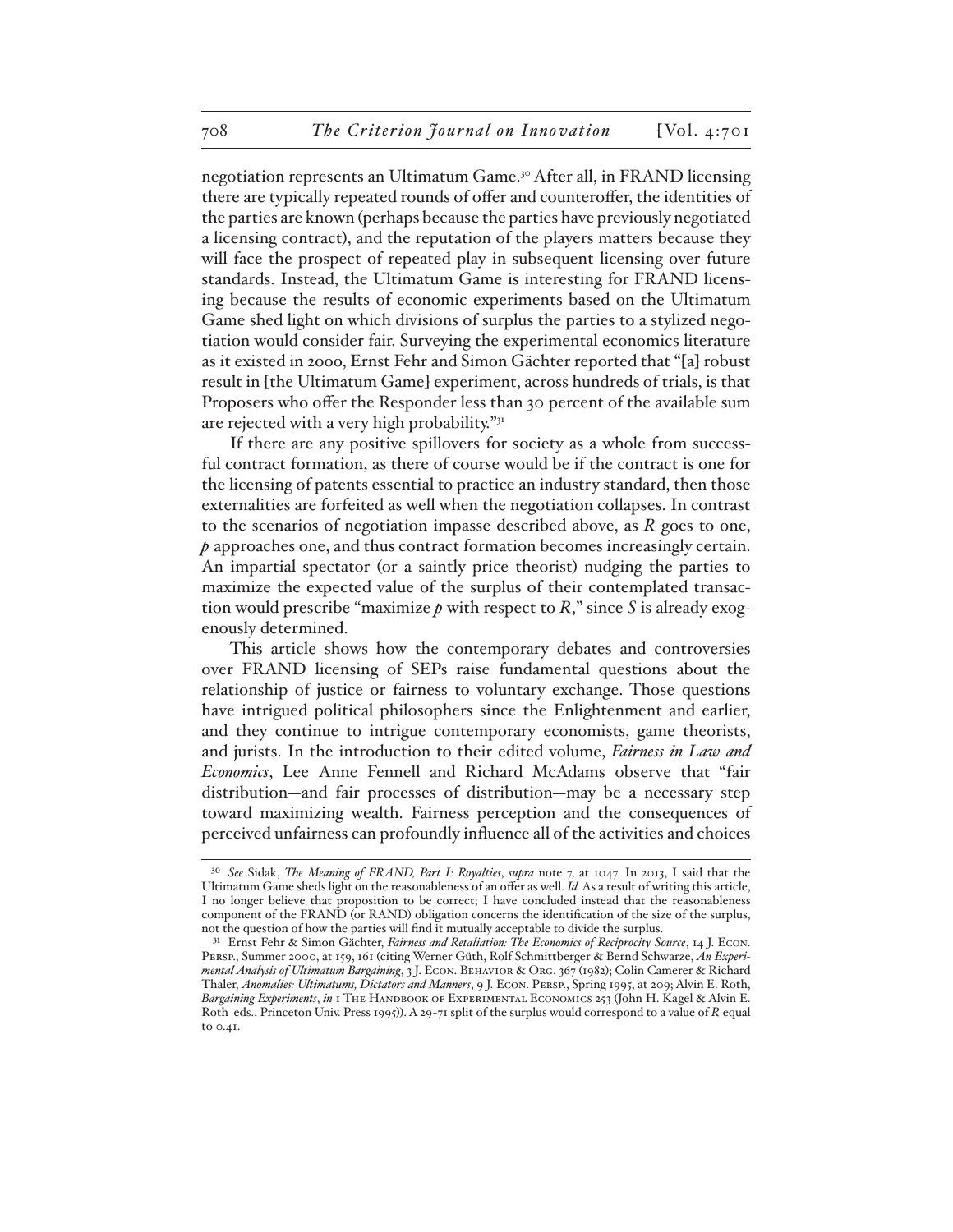that would otherwise make the pie grow, from cooperating, to bargaining, to settling disputes, to complying with the law."32 This conjecture seems plausible and intuitive when they expressly link it to economic efficiency, in either its allocative or dynamic dimension: "If we wait until pie-slicing time to make things fair, we might find ourselves slicing a smaller pie."33

I begin, in Part I, by showing that Aquinas' just price resembles the price emerging from voluntary exchange rather than a regulated price resulting from involuntary exchange, such as compulsory licensing. Furthermore, Aquinas understood the just price to lie along a range of acceptable prices, rather than to occupy a unique point. Put differently, the correct reading of Aquinas is that he identified *a* just price, not *the* just price. These two insights correspond to questions of contract law or patent law that currently confront courts in disputes over FRAND royalties.

In Part II, I propose an understanding of the fairness constraint in the FRAND obligation. One can view fairness as being not an end in itself but rather a means to an end—namely, the successful negotiation of a welfare-enhancing voluntary exchange of patented technology that results in contract formation between the SEP holder and the implementer. According to this account, the fairness constraint in the FRAND commitment is a lubricant to achieving the economic efficiency inherent in a successful bargain. Requiring fairness in the pricing of SEPs dissuades both the SEP holder and the implementer from (irrationally) walking away from a voluntary, bilateral licensing negotiation that, if successful, would create a positive surplus. In this sense, the fairness constraint in a FRAND contract makes an incremental contribution to constraining the pricing of FRAND-committed SEPs, above and beyond the respective constraints that reasonableness and nondiscrimination impose.

In Part III, I briefly remark on the relationship between fairness and time. I discuss the economic significance of the legal adage, "Time is of the essence," which I consider relevant to the division of surplus and thus to the expeditious contract formation for the licensing of SEPs. Unfortunately,

<sup>32</sup> Fairness in Law and Economics, at xvi (Lee Anne Fennell & Richard H. McAdams eds., Edward Elgar 2013).

<sup>&</sup>lt;sup>33</sup> Id. However, I disagree with Fennell and McAdams on the extent to which this conjecture retains empirical plausibility of general application. They say, for example, "we should expect more crime, and particularly more theft, if there is unequal distribution of wealth, so a 'fair' distribution might be necessary to reduce crime and thereby maximize wealth." *Id.* I doubt both halves of that conjecture. Voluntary exchange qualitatively differs from involuntary exchange. For example, the common law places responsibility for consequential harm differently, depending on the degree to which the exchange is voluntary or involuntary. *See* J. Gregory Sidak, *Two Economic Rationales for Felony Murder*, 101 Cornell L. Rev. Online 51, 54–58 (2016). Furthermore, the income elasticity of theft is an empirical question. The implicit assumption of Fennell and McAdams is that theft is an inferior good. Yet, the WorldCom fraud, to take only one example, might cause some to doubt the conjecture that a person can become too rich to steal. *See* J. Gregory Sidak, *The Failure of Good Intentions: The WorldCom Fraud and the Collapse of American Telecommunications After Deregulation*, 20 Yale J. on Reg. 207 (2003).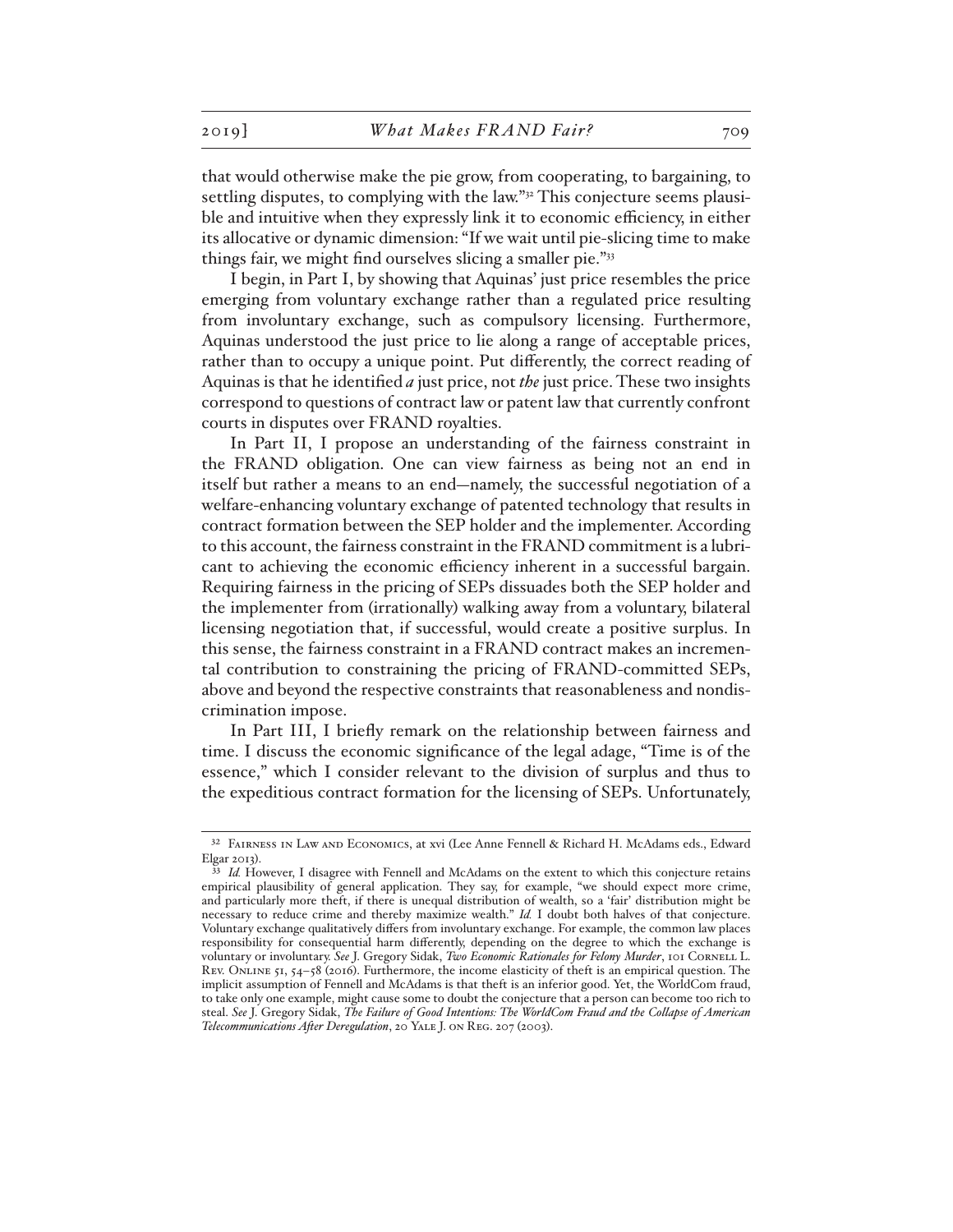recognition of that economic relevance has eluded the courts in the reported decisions on FRAND licensing disputes.

In Part IV, I explain that, although any possible division of the surplus created by voluntary exchange is mutually beneficial, that fact does not imply that every price along the bargaining range (which defines the locus of "reasonable" royalties) is equally likely to yield an agreement. How does a given split of the surplus between the SEP holder and the implementer influence the probability of their successful contract formation within a specified period of time? One interpretation of a fair royalty is that it leads more expeditiously to contract formation than some other division of the gains from trade. That is, the fairness component of the FRAND contract between the SEP holder and the SSO takes on independent meaning by giving teeth to the proposition that time is of the essence in achieving contract formation between the SEP holder and the implementer. Justice (or fairness)—apart from being a virtue in itself—promotes economic efficiency in the sense of hastening voluntary exchange, which is the prerequisite to the expeditious exploitation of the standard.

# I. Voluntary Exchange and the Just Price

The concept of "justice" and the determination of what is "fair" have sparked intellectual inquiry and debate since the dawn of civilization. Over four millennia ago in Babylon, Hammurabi's Code attempted "to cause justice to prevail in the land" by setting forth guidelines for human interactions.<sup>34</sup> Although Hammurabi's support for retributive violence as compensation for harm is no longer relevant in most societies today, reviewing the works of scholars, philosophers, theologians, and economists—both before and after Aquinas—is a productive exercise that can inform modern debates over particular disputes or transactions that implicate justice or fairness. Although many have opined on justice throughout history—from Hammurabi to Aristotle to St. Augustine—the analysis of justice as it relates to business practices became most relevant with the emergence of the market economy in the West in the Medieval Era.<sup>35</sup> Aquinas was one of the first and most influential scholastic thinkers to consider what constitutes a fair exchange in a

<sup>34</sup> THE CODE OF HAMMURABI, KING OF BABYLON: ABOUT 2250 B.C., at 3 (Robert Francis Harper ed. & trans., Univ. of Chicago Press 2d ed. 1904) ("Anu and Bel called me, Hammurabi . . . to cause justice to prevail in the land, to destroy the wicked and the evil, to prevent the strong from oppressing the weak, . . . to enlighten the land and to further the welfare of the people.").

<sup>35</sup> *See* David Vogel, *The Ethical Roots of Business Ethics*, 1 Bus. Ethics Q. 101, 101 (1991).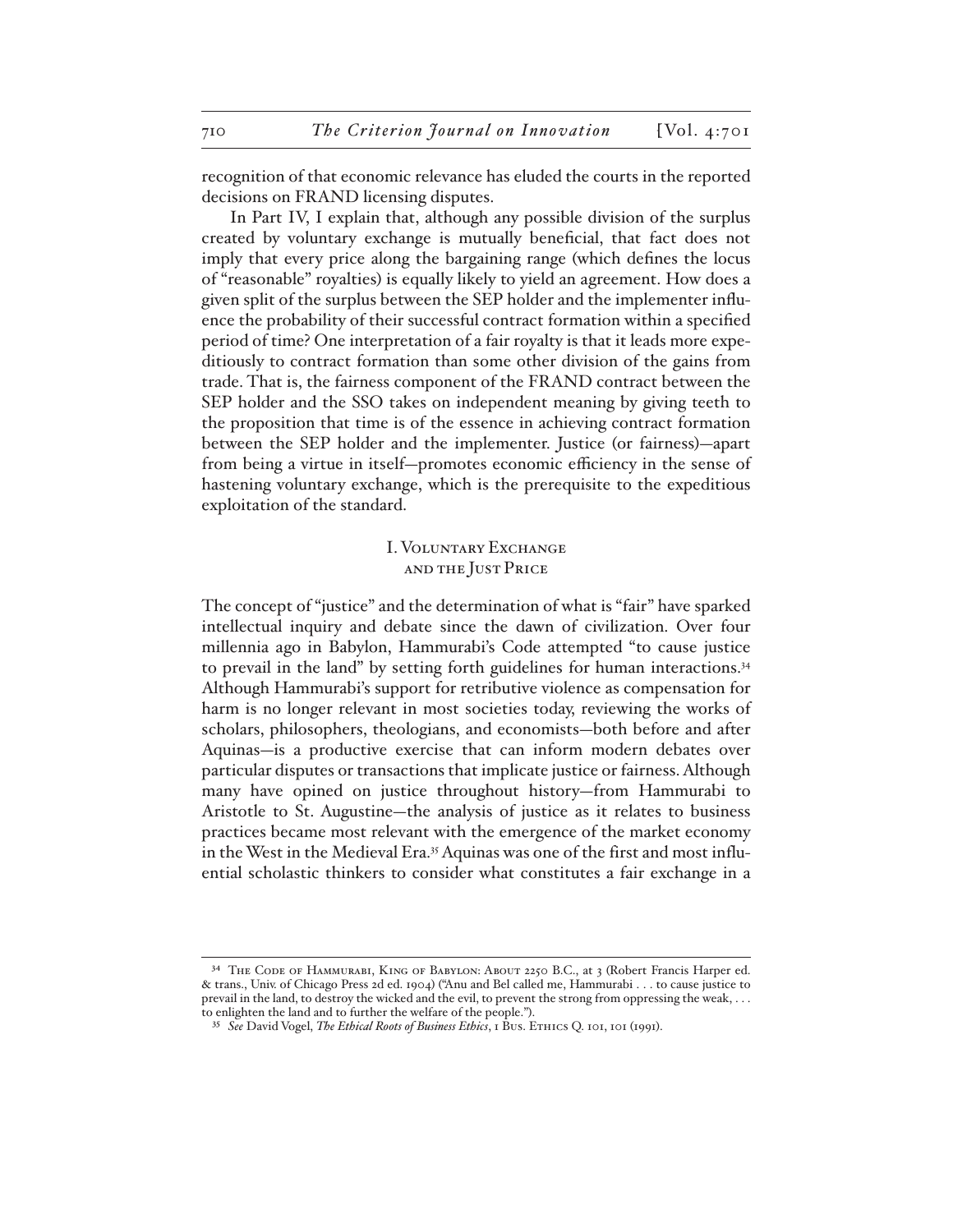market economy—what he calls the "just price"—and for that reason, those interested in that topic have often turned to his writings for guidance.<sup>36</sup>

#### *A. Intuiting How Voluntary Exchange Creates Surplus*

Under medieval Catholic theology, one could not be a businessman and also be pleasing to God.37 David Vogel argues that Aquinas himself "regarded most forms of trade conducted for profit as inherently morally suspect."38 The Protestant Reformation therefore played a crucial role in the development of capitalism, as it allowed one to be both a successful businessman *and* a morally righteous person.39 Further, participation in the market proved not to be a zero-sum game, but rather a system that could benefit all participants.<sup>40</sup> Vogel argues that "[w]hat capitalism did was make money-making ethical."41 For Vogel, the most important aspect of justifying the pursuit of profit was that those who profited were *deserving* of the profits they received.42 The wealth one accumulates is considered to be fair because it reflects the value that the individual (or firm) provides to society.

#### *1. Aristotelian Moderation and Subjective Value*

Despite predating the Protestant Reformation, Aquinas' analysis of the just price remains influential today. The *Summa Theologica* has provided the foundation for modern scholarly discourse on what constitutes a fair price in a transaction, with many still promoting the Aquinian just price (or at least their interpretation of it) as the best method for determining a fair price.43

41 *Id.* 42 *Id.*

<sup>36</sup> *See* Daryl Koehn & Barry Wilbratte, *A Defense of a Thomistic Concept of the Just Price*, 22 Bus. Ethics Q. 501, 501 (2012); *see also* Richard Sturn, *Agency, Exchange, and Power in Scholastic Thought*, 24 Eur. J. Hist. Econ. Thought 640, 658, 660 (2017).

<sup>37</sup> Vogel, *The Ethical Roots of Business Ethics*, *supra* note 35, at 103.

<sup>38</sup> *Id.*

<sup>&</sup>lt;sup>39</sup> *Id.* at 104 ("It was by morally sanctifying the pursuit of profit that Protestantism made business ethics possible. While traditional Christian theology viewed work at worst as a curse and at best as a distraction, Protestantism held that what a businessman did between '9 and 5' could be pleasing to God. Not only could one serve God by working, but also that the correct use of wealth was precisely to improve it for the glory of God. Consequently, the pursuit of profit and the pursuit of heaven become not only compatible, but mutually reenforcing. A diligent worker was less likely to be tempted by the devil. And being rewarded with financial success was now understood as a sign of God's favor. In short, the Reformation made it possible to be both an ethical individual and a successful businessman.").

<sup>40</sup> *Id.* at 108 ("In principle, in an economy organized according to market principles, the only way to acquire wealth is to satisfy the material needs of others; profits are the reward the businessmen [sic] receives for successfully fulfilling the legitimate expectations of his employees, customers and investors. Wealth accumulated through the market does not subtract from the total volume of goods and services available through the market system: the consumer is no more worse off for having exchanged his money for a commodity than the merchant is poorer because he now has fewer goods and more money. Thanks to the miracle of the market, both are better off than they otherwise would have been, though not necessarily in the same proportion.").

<sup>43</sup> *See* Sturn, *Agency, Exchange, and Power in Scholastic Thought*, *supra* note 36; Juan M. Elegido, *The Just Price as the Price Obtainable in an Open Market*, 130 J. Bus. Ethics 557 (2015); Koehn & Wilbratte, *A Defense*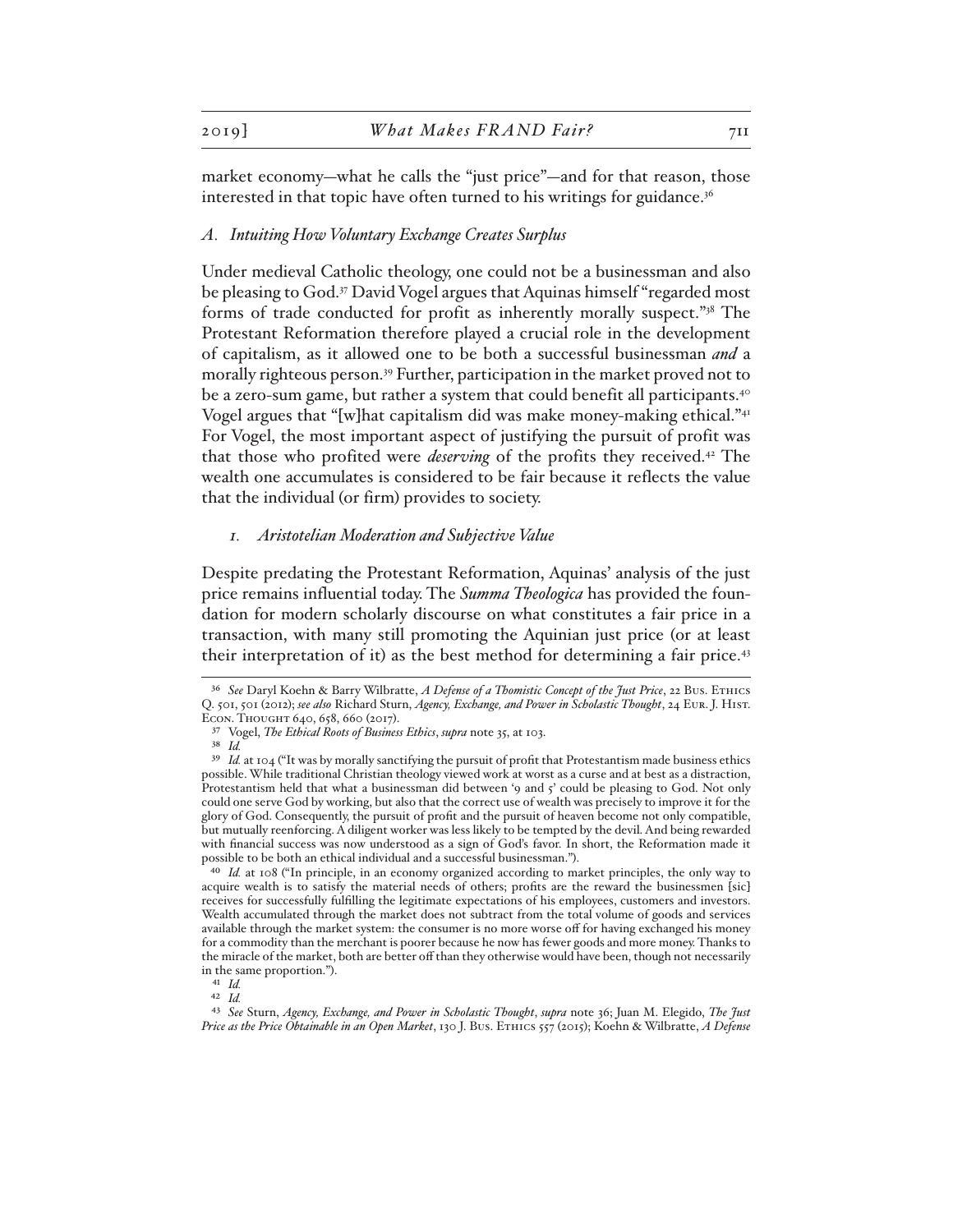Aquinas himself never explicitly defines the just price.44 Scholars have therefore "draw[n] inferences from his discussion of justice and from the numerous examples he provides of unjust pricing or bargaining" to determine what they consider to be the "Thomistic just price."45

Courts sometimes discuss the "intrinsic value" of a patent.<sup>46</sup> So do law professors.47 It probably does not surprise lawyers and judges that economists generally find the concept of intrinsic value to be vacuous in light of the modern theory of consumer demand.48 However, it still might surprise those same lawyers and judges to learn that in the thirteenth century Aquinas rejected the proposition that a good has intrinsic value that is independent of the subjective valuations of the buyer and seller in a market transaction. Citing Saint Augustine, he wrote that "the price of things salable does not depend on their degree of nature, since at times a horse fetches a higher price than a slave; but it depends on their usefulness to man."49 "Hence," Aquinas observed, "it is not necessary for the seller or buyer to be cognizant of the hidden qualities of the thing sold, but only of such as render the thing adapted to man's use, for instance, that the horse be strong, run well and so forth."50

Aquinas built his theory of the just price on the foundation laid by Aristotle. In 1959, John Baldwin, a history professor at the University of Michigan, authored a magisterial study that traced the provenance of the theory of the just price to Aristotle's praise of moderation:

*of a Thomistic Concept of the Just Price*, *supra* note 36; André Lapidus, *Norm, Virtue and Information: The Just*  Price and Individual Behaviour in Thomas Aquinas' Summa Theologiae, 1 EUR. J. HIST. ECON. THOUGHT 435 (1994); Vogel, *The Ethical Roots of Business Ethics*, *supra* note 35. The scholarship on the just price that has appeared over the past two decades is repetitive and delivers little incremental economic insight relative to the contributions of scholars of the mid to late 20<sup>th</sup> century.

<sup>44</sup> Koehn & Wilbratte, *A Defense of a Thomistic Concept of the Just Price*, *supra* note 36, at 503.

<sup>45</sup> *Id.*

<sup>46</sup> *See, e.g.*, Calico Brand, Inc. v. Ameritek Imports, Inc., 527 F. App'x 987, 996 (Fed. Cir. 2013) ("[L]ost profits must be tied to the intrinsic value of the patented feature.") (citing Rite-Hite Corp. v. Kelley Co., 56 F.3d 1538, 1548–50 (Fed. Cir. 1995) (en banc)); Boeing Co. v. United States, 86 Fed. Cl. 303, 314 (Fed. Cl. 2009) (referring to "the intrinsic value of the patent").

<sup>47</sup> *See, e.g.*, Colleen V. Chien, *From Arms Race to Marketplace: The Complex Patent Ecosystem and Its Implications for the Patent System*, 62 Hastings L.J. 297, 301 (2010) ("[P]atents are generally assumed to have an objective value, which can be estimated based on intrinsic qualities of a patent, such as the breadth of its claims, the amount of prior art it cites, and its prosecution history. The assumption that each patent has an intrinsic value underlies a host of policy proposals . . . ."); *see also id.* at 346.

<sup>48</sup> *See, e.g.*, Carl Menger, Principles of Economics 145–48 (James Dingwall & Bert F. Hoselitz trans., Ludwig von Mises Institute 2007) (1871) (developing the theory of subjective value).

<sup>49</sup> Aquinas, The Summa Theologica, *supra* note 1, bk. II, ii, question 77, art. II, ad. III. One still encounters fallacious arguments about intrinsic value in technologically complex debates over law and policy. For example, some engineers, opining on network neutrality, fallaciously claim that the delivery of data packets is a zero-sum game because giving priority to any one packet means delaying the delivery of another, and all packets are created equal. *See* J. Gregory Sidak, *A Consumer-Welfare Approach to Network Neutrality Regulation of the Internet*, 2 J. COMPETITION L. & ECON. 349, 353 (2006).

<sup>50</sup> Aquinas, The Summa Theologica, *supra* note 1, bk. II, ii, question 77, art. II, ad. III.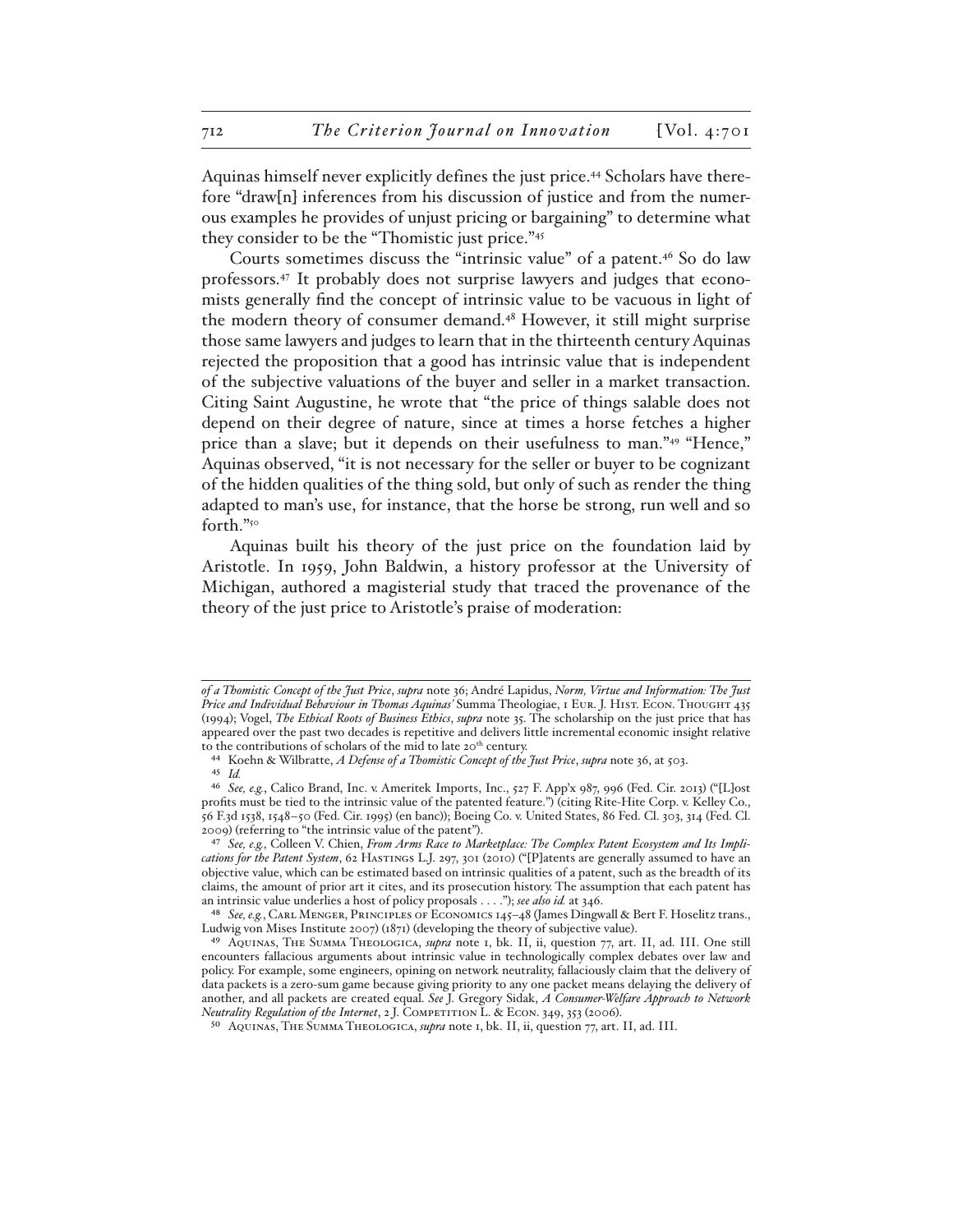As Aristotle explained carefully in the second book of the Nicomachean Ethics, the underlying principle of virtuous human conduct was the refraining from extreme actions. In essence[,] moral virtue was a life of moderation or the mean state, which avoided excesses and defects of human conduct. For example, in the realm of fears and confidence, courage was a virtue, because it fell between the excess of rashness or the defect of cowardliness. In giving and taking wealth, liberality was a virtue which took the middle course between prodigality and stinginess, or in the matter of social relations friendliness was a virtue which stood between flattery and quarrelsomeness. This basic ethical principle that virtue was a mean state expressed analogously in quasi-mathematical terms was to have further ramifications in a theory of justice and economic exchange.<sup>51</sup>

Virtuous self-restraint from extreme actions would be consistent with the SEP holder and the implementer both acting, perhaps in expectation of reciprocal altruism, to moderate their bid and ask prices relative to the SEP holder's minimum willingness to accept and the implementer's maximum willingness to pay. Put differently, within the Aristotelian framework of self-restraint a fairness constraint informed by the just price might not support a FRAND royalty at either boundary of the bargaining range. By this reasoning, a fair price must be an interior solution, not a corner solution.

For simplicity of exposition, I assume that no problem of discriminatory offers exists. With that simplifying assumption, the question becomes, how much does the fairness constraint of the FRAND obligation shrink the original (reasonable but not necessarily fair) bargaining range to some shorter interval? Is the fair *and* reasonable interval a large or small subset of the reasonable range? Nothing in the Aristotelian framework of self-restraint would require the fair and reasonable range to occupy a single point.

#### *2. The Adumbration of Voluntary Exchange in the* Summa Theologica

Aquinas refined the Aristotelian theory of the just price in the *Summa Theologica* in  $1265-74$  and is widely credited with the theory's exegesis.<sup>52</sup> It seems quaint today that left-leaning twentieth-century scholars tried to interpret Aquinas as limiting the just price to the costs of production, and that some of these scholars even argued that, by addressing the cost of labor, Aquinas anticipated the labor theory of value and Karl Marx.53 Other scholars

<sup>51</sup> John W. Baldwin, *The Medieval Theories of the Just Price: Romanists, Canonists, and Theologians in the Twelfth and Thirteenth Centuries*, 49 Transactions Am. Philosophical Soc'y (n.s.) 1, 10 (1959).

<sup>52</sup> Aquinas, The Summa Theologica, *supra* note 1, bk. II, ii, question 77, art. I, arg. III.

<sup>53</sup> Selma Hagenauer, Das "Justum Pretium" Bei Thomas von Aquino: Ein Beitrag zur Geschichte der Objektiven Werttheorie 13–16 (W. Kohlhammer 1931), *discussed in* Baldwin, *The Medieval Theories of the Just Price: Romanists, Canonists, and Theologians in the Twelfth and Thirteenth Centuries*, *supra* note 51, at 75, *and in* Raymond de Roover, *The Concept of the Just Price: Theory and Economic Policy*, 18 J. Econ. Hist. 418, 421 (1958). Aquinas wrote that "a man may take to trade for some public advantage,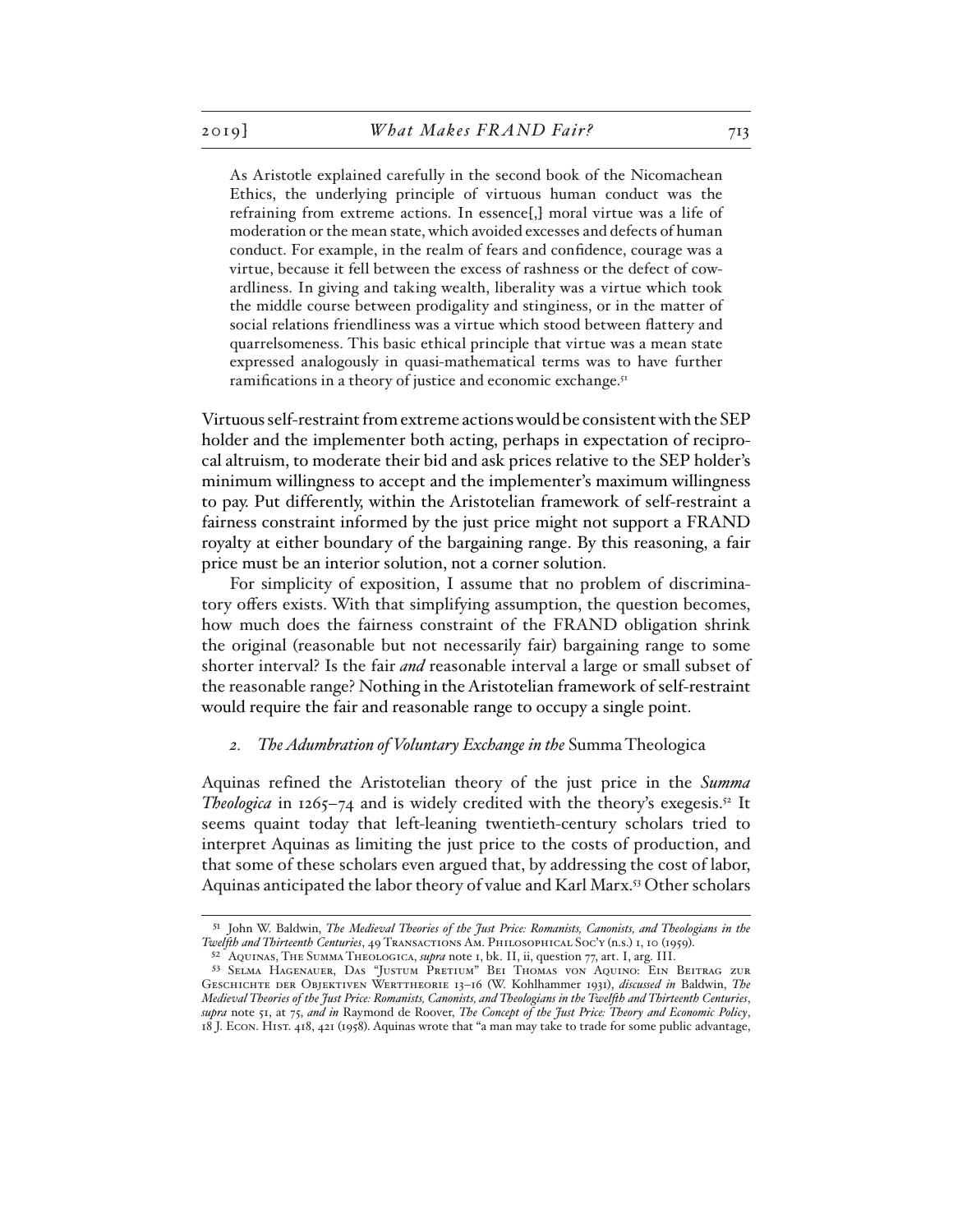eviscerated this conjecture by showing that Aquinas well understood the just price to be a good's current market price rather than its cost of production.54 The Aquinian just price therefore necessarily reflected the changing conditions of demand and supply and necessarily could vary over time as market conditions fluctuated.

Aquinas addressed more implications of the just price—such as fraud and collusion—that will not concern us here. It adds little to what economic analysis can already say about the harm from such behavior to call it "unfair" or "unjust" as well as inefficient. In contrast, the question not yet considered by courts and scholars opining on the meaning of the FRAND commitment is whether, in the name of fairness or justice, some rule constrains (or should constrain, if none exists) the division of the surplus that will be created from the successful conclusion of a voluntary, bilateral negotiation to license SEPs. I focus here on voluntary exchange at the level of an individual, bilaterally negotiated transaction.

Another misconception of the Aquinian just price is that it was price regulation resting on supposedly theological reasoning—a kind of ethically motivated precursor to public utility regulation. However, economic historians have explained that the economic substance of the theory of the just price contradicts this common misconception. Economic historian Raymond de Roover wrote in 1958:

In the view of many economists the just price is a nebulous concept invented by pious monks who knew nothing of business or economics and were blissfully unaware of market mechanisms. It is true that certain writers, Catholics and non-Catholics alike, have done their best to accredit this fairy tale and to propagate the notion that the just price, instead of being set by the allegedly blind and unconscionable forces of the market, was determined by criteria of fairness without regard to the elements of supply and demand or at least with the purpose of eliminating the evils of unrestrained competition.<sup>55</sup>

The following passage from the *Summa Theologica* confirms that Aquinas understood that voluntary exchange creates surplus for both the buyer and seller, such that the price upon which they agreed was just:

It is altogether sinful to have recourse to deceit in order to sell a thing for more than its just price, because this is to deceive one's neighbor so as to injure him. . . . But, apart from fraud, we may speak of buying and selling

54 *See, e.g.*, 1 Murray N. Rothbard, Economic Thought Before Adam Smith: An Austrian PERSPECTIVE ON THE HISTORY OF ECONOMIC THOUGHT 53 (1995) (Edward Elgar 2006).

for instance, lest his country lack the necessaries of life, and seek gain, not as an end, but as payment for his labor." Aquinas, The Summa Theologica, *supra* note 1, bk. II, ii, question 77, art. IV, arg. III.

<sup>55</sup> de Roover, *The Concept of the Just Price: Theory and Economic Policy*, *supra* note 53, at 418.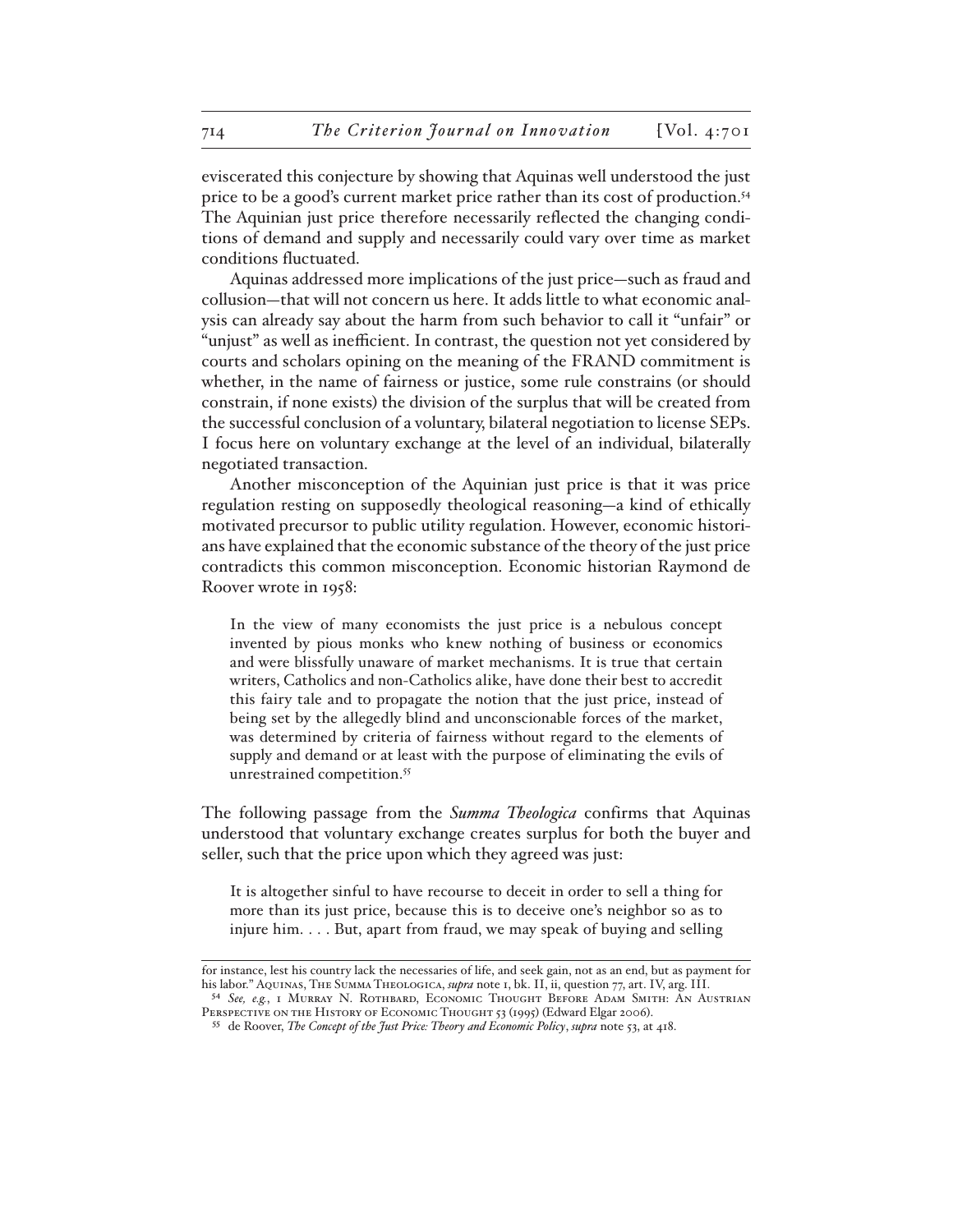in two ways. First, as considered in themselves, and from this point of view, buying and selling seem to be established for the *common advantage of both parties* . . . . Secondly we may speak of buying and selling, considered as accidentally tending to the advantage of one party, and to the disadvantage of the other: for instance, when a man has great need of a certain thing, while an other man will suffer if he be without it. In such a case the just price will depend not only on the thing sold, *but on the loss which the sale brings on the seller*. 56

This passage is remarkable not only because the phrase "common advantage of both parties" elegantly intuits the concept of surplus, but also because the second category of transactions that Aquinas identifies emphasizes that the just price will reflect each party's opportunity costs of entering into the transaction. Aquinas' example happens to focus on the seller, who will sustain some undefined "loss" by selling the good in question; but presumably the "loss" that Aquinas envisions is the seller's opportunity cost of parting with the good, rather than some kind of marginal profit calculation for the seller that turns out to be negative because the marginal cost of production exceeds the marginal revenue. A subsequent passage confirms this interpretation by Aquinas of the just price.

In his treatise, *Economic Thought Before Adam Smith*, Murray Rothbard demolished even more explicitly than de Roover did the contention that Aquinas would cap the just price at the seller's production cost:

[M]ost charmingly and crucially, Aquinas, in his great *Summa*, raised a question that had been discussed by Cicero. A merchant is carrying grain to a famine-stricken area. He knows that soon other merchants are following him with many more supplies of grain. *Is* the merchant obliged to tell the starving citizenry of the supplies coming soon and thereby suffer a lower price, or is it all right for him to keep silent and reap the rewards of a high price? To Cicero, the merchant was duty-bound to disclose his information and sell at a lower price. But St Thomas argued differently. Since the arrival of the later merchants was a future event and *therefore* uncertain, Aquinas declared justice did not require him to tell his customers about the impending arrival of his competitors. He could sell his own grain at the prevailing market price for that area, even though it was extremely high. Of course, Aquinas went on amiably, if the merchant wished to tell his customers anyway, that would be especially virtuous, but justice did not require him to do so. There is no starker example of Aquinas opting for the just price as the current price, determined by demand and supply, rather

<sup>56</sup> Aquinas, The Summa Theologica, *supra* note 1, bk. II, ii, question 77, art. I, arg. III (emphasis added).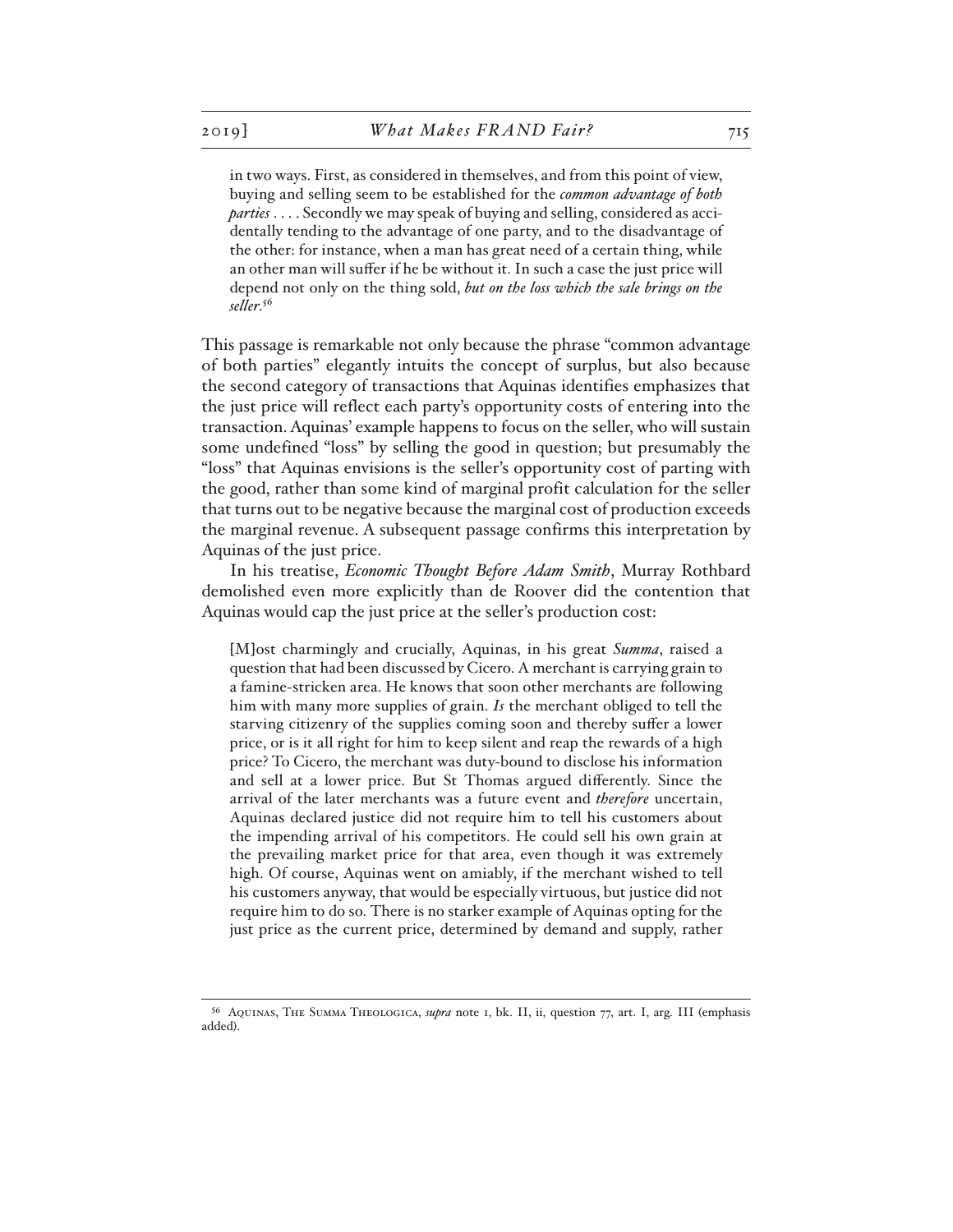than the cost of production (which of course did not change much from the area of abundance to the famine area).57

This passage shows that the Aquinian understanding of a just price does not imply either a constant ratio for the division of surplus between the buyer and seller, or a constant level of the buyer's maximum willingness to pay. Like Rothbard, Baldwin considered this example from Aquinas to be "of great interest because it was included in the *Summa theologica* and represents his last word on the subject. It logically excluded any explicit theory of a cost-of-production price."58

Furthermore, notice how easily Aquinas' discussion can be adapted to the typical hypothetical negotiation framework for determining a reasonable royalty for patent infringement. The grain becomes the patented invention. The impending grain shipments by competitors become the array of noninfringing substitutes. However, although those substitutes are acceptable, they are not available—just as a design-around that has not been perfected as of the date of first infringement is not available for purposes of the hypothetical negotiation and thus does not suppress the reasonable royalty to which the patent holder is entitled.

Further, if one were bound to tell the faults of what one offers for sale, this would only be in order to lower the price. Now sometimes the price would be lowered for some other reason, without any defect in the thing sold: for instance, if the seller carry wheat to a place where wheat fetches a high price, knowing that many will come after him carrying wheat; because if the buyers knew this they would give a lower price. But apparently the seller need not give the buyer this information.

Aquinas, The Summa Theologica, *supra* note 1, bk. II, ii, question 77, art. III, arg. IV. Later, Aquinas elaborates:

The defect in a thing makes it of less value now than it seems to be: but in the case cited, the goods are expected to be of less value at a future time, on account of the arrival of other merchants, which was not foreseen by the buyers. Wherefore the seller, since he sells his goods at the price actually offered him, does not seem to act contrary to justice through not stating what is going to happen. If however he were to do so, or if he lowered his price, it would be exceedingly virtuous on his part: although he does not seem to be bound to do this as a debt of justice.

58 Baldwin, *The Medieval Theories of the Just Price: Romanists, Canonists, and Theologians in the Twelfth and Thirteenth Centuries*, *supra* note 51, at 49.

<sup>57</sup> 1 Rothbard, Economic Thought Before Adam Smith: An Austrian Perspective on the HISTORY OF ECONOMIC THOUGHT, *supra* note 54, at 53 (emphasis in original). Aquinas presented this example in these words:

*Id.* bk. II, ii, question 77, art. III, ad. IV. Aquinas' view of fairness in this specific example differs from the findings of survey-based research conducted in the late 20<sup>th</sup> century by future Nobel laureates in economics. *See* Daniel Kahneman, Jack L. Knetsch & Richard H. Thaler, *Fairness as a Constraint on Profit Seeking: Entitlements in the Market*, 76 Am. Econ. Rev. 728, 734–35 (1986). Not all scholars on the just price accept Rothbard's assessment. See, e.g., ODD LANGHOLM, THE LEGACY OF SCHOLASTICISM IN ECONOMIC THOUGHT: ANTECEDENTS OF CHOICE AND POWER 87 (Cambridge Univ. Press 1998) (denouncing "Rothbard's absurd notion . . . that the scholastics were 'proto-Austrians'").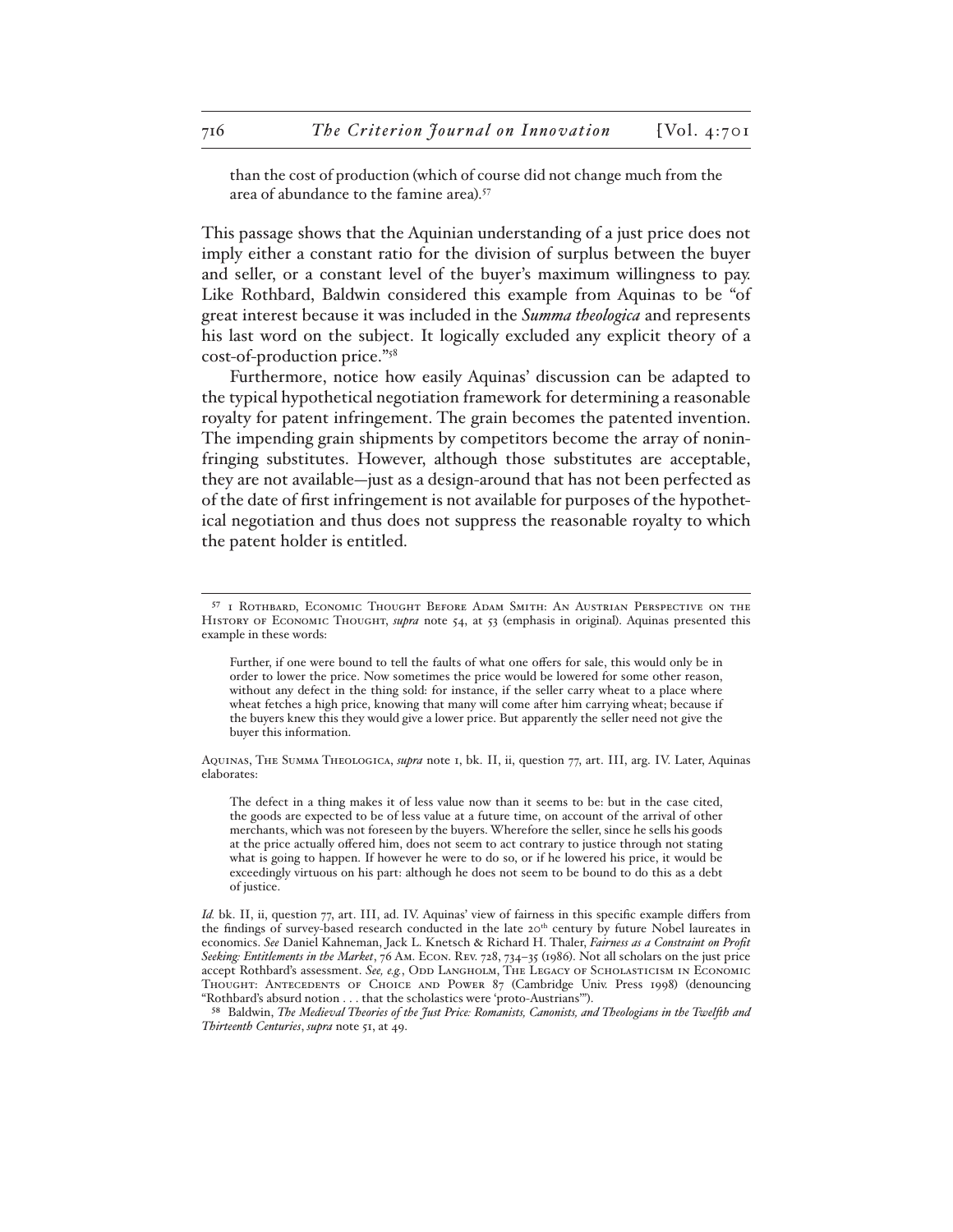# *3. Wojtyła's Ratification of the Aquinian Just Price as the Fruit of Voluntary Exchange*

Before moving to other topics concerning FRAND royalties and the just price, let us digress briefly to notice an impressive intellectual connection made between the economics and the theology of voluntary exchange. Two years after the fall of the Berlin Wall, the Polish priest Karol Wojtyła—better known as Pope John Paul II—confirmed unequivocally as a matter of Catholic doctrine that the Aquinian just price is the result of voluntary exchange.

*Centesimus Annus* was Wojtyła's groundbreaking encyclical in 1991 bridging economics and theology.59 The *New York Times* called it "the fullest, and in many ways the most positive, treatment of the market economy in any papal document."60 Particularly remarkable is that Wojtyła wrote about *a* just price, not *the* just price, in the same passage in which he acknowledged the significance of—and the interrelationship among—intellectual property, human capital, and the mechanisms of governance of economic activity:

In our time, in particular, there exists another form of ownership which is becoming no less important than land: *the possession of know-how, technology and skill*. The wealth of the industrialized nations is based much more on this kind of ownership than on natural resources.

Mention has just been made of the fact that *people work with each other*, sharing in a "community of work" which embraces ever widening circles. A person who produces something other than for his own use generally does so in order that others may use it after they have paid a just price, mutually agreed upon through free bargaining. It is precisely the ability to foresee both the needs of others and the combinations of productive factors most adapted to satisfying those needs that constitutes another important source of wealth in modern society. Besides, many goods cannot be adequately produced through the work of an isolated individual; they require the cooperation of many people in working towards a common goal. Organizing such a productive effort, planning its duration in time, making sure that it corresponds in a positive way to the demands which it must satisfy, and taking the necessary risks—all this too is a source of wealth in today's society. In this way, the *role* of disciplined and creative *human work* and, as an essential part of that work, *initiative and entrepreneurial ability* becomes increasingly evident and decisive.<sup>61</sup>

<sup>59</sup> John Paul II, Centesimus Annus [Encyclical on the Hundredth Anniversary of Rerum Novarum], May 1, 1991, http://w2.vatican.va/content/john-paul-ii/en/encyclicals/documents/hf\_jp-ii\_ enc\_01051991\_centesimus-annus.html.

<sup>60</sup> Peter Steinfels, *Papal Encyclical Urges Capitalism to Shed Injustices*, N.Y. Times, May 3, 1991. In 2001, I commented on how differently Wojtyła and the Supreme Court of the United States under the leadership of Chief Justice William Rehnquist regarded the fall of communism to be relevant (or irrelevant) to their daily work. *See* J. Gregory Sidak, *Mr. Justice Nemo's* Social Statics, 79 Tex. L. Rev. 737 (2001).

<sup>61</sup> John Paul II, *supra* note 59, ¶ 32 (emphasis in original).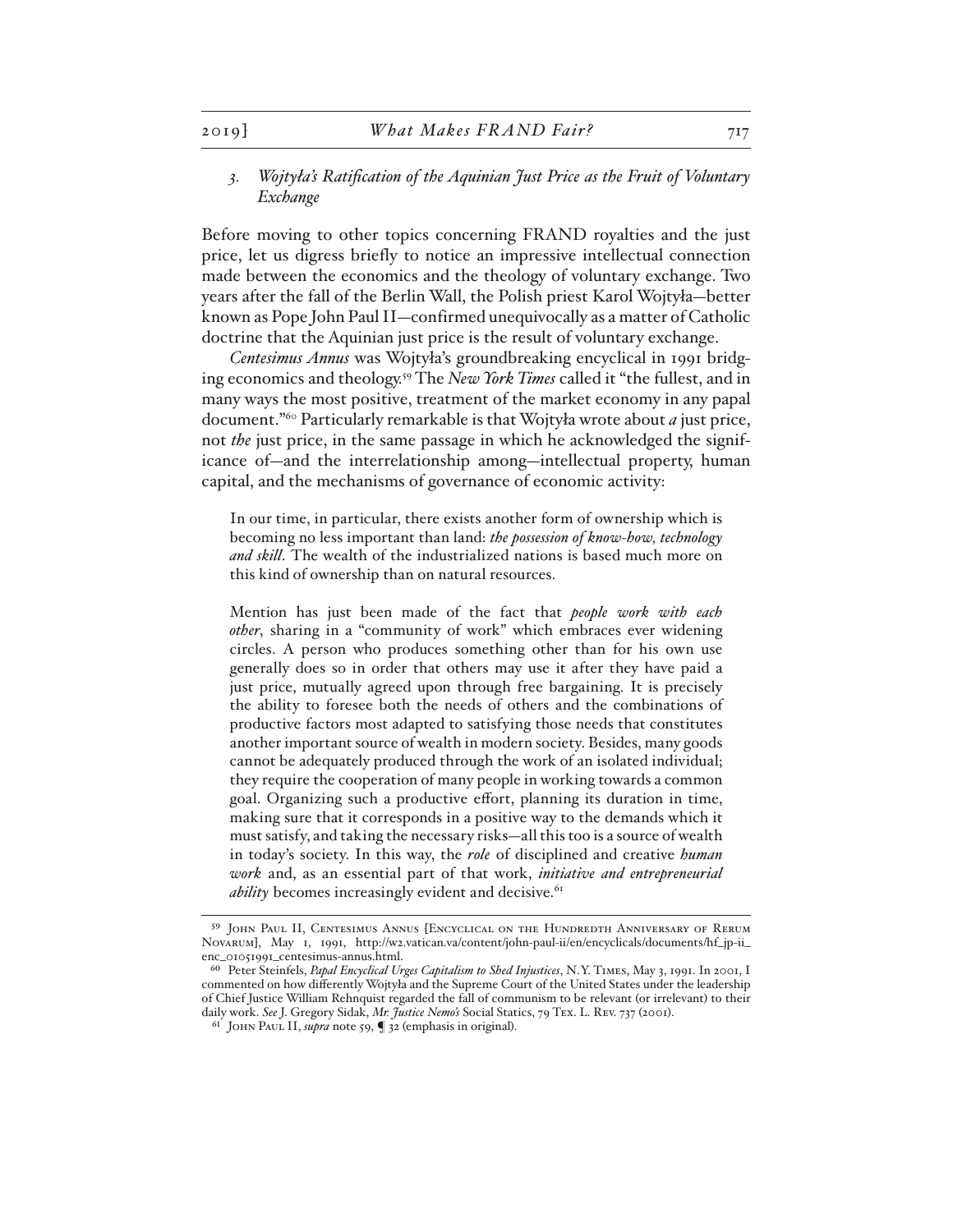Seven centuries after Aquinas, the person authorized to pontificate on the theological meaning of a just price in fact confirmed that this concept closely corresponds to what economists have come to understand since Adam Smith's *Theory of Moral Sentiments* and *Wealth of Nations* to be the theory of voluntary exchange.<sup>62</sup>

# *B. Intuiting Why the Just Price Is Not Unique*

The just price is not a unique point. To the contrary, it permits flexibility within the bargaining range, irrespective of the changes in market conditions. Aquinas, wrote de Roover, believed that "the just price cannot be determined with precision, but can vary within a certain range, so that minor deviations do not involve any injustice."63 But the passage in the *Summa Theologica* to which de Roover cited for this proposition is not so emphatic as his paraphrasing suggests. Aquinas actually said: "the just price of things is not fixed with mathematical precision, but depends on a kind of estimate, so that a slight addition or subtraction would not seem to destroy the equality of justice."64 What then is a "slight" deviation from the estimate? Baldwin offered this answer:

A final characteristic of the just price mentioned by Thomas in his *Summa* also suggested a current price. After discussing the relationship between divine law and civil law, and after noting that even civil law did not permit free bargaining beyond the limits of *laesio enormis* [abnormal harm], he stated that the just price of divine law should also be allowed a certain flexibility. The just price could not be fixed precisely (*punctualiter*) [(terms of points)] but consisted of a rough estimation which could vary a little in each direction without violating the equality of justice. From the context of Roman law it seems possible that Thomas saw a certain similarity between the legist theories of price and those of his own. The doctrine of Roman law, as he noted correctly above, permitted a rather large "playroom" (*ultra dimidiam justi pretii*) [(more than half a just price)] in which buyers and sellers could set their own bargains. The theological doctrine, on the other hand, narrowed this freedom to a minimum flexibility around the just price (*modica additio vel minutio*) [(slight addition or subtraction)]. There was a

<sup>62</sup> Nobel laureate Edmund Phelps has offered an economic interpretation of the morality of innovation that dovetails neatly with Wojtyła's theological interpretation in Centesimus Annus. See EDMUND PHELPS, Mass Flourishing: How Grassroots Innovation Created Jobs, Challenge, and Change (Princeton Univ. Press 2013); Edmund S. Phelps, *What Is Wrong with the West's Economies?*, N.Y. Rev. Books, Aug. 13, 2015; Edmund Phelps, *Economic Justice and the Spirit of Innovation*, First Things, Oct. 2009. Judging from his writings, however, Phelps appears not to have noticed the complementarity between his argument and Wojtyła's pronouncement in *Centesimus Annus*.

<sup>&</sup>lt;sup>63</sup> de Roover, *The Concept of the Just Price: Theory and Economic Policy*, *supra* note 53, at 422 (citing EARLY Economic Thought: Selections from Economic Literature Prior to Adam Smith 56 (Arthur E. Monroe ed., Harvard Univ. Press 1948) (1930); Aquinas, Summa Theologica, *supra* note 1, bk. II, ii, question 77, art. I, ad. I).

<sup>64</sup> Aquinas, Summa Theologica, *supra* note 1, bk. II, ii, question 77, art. I, ad. I.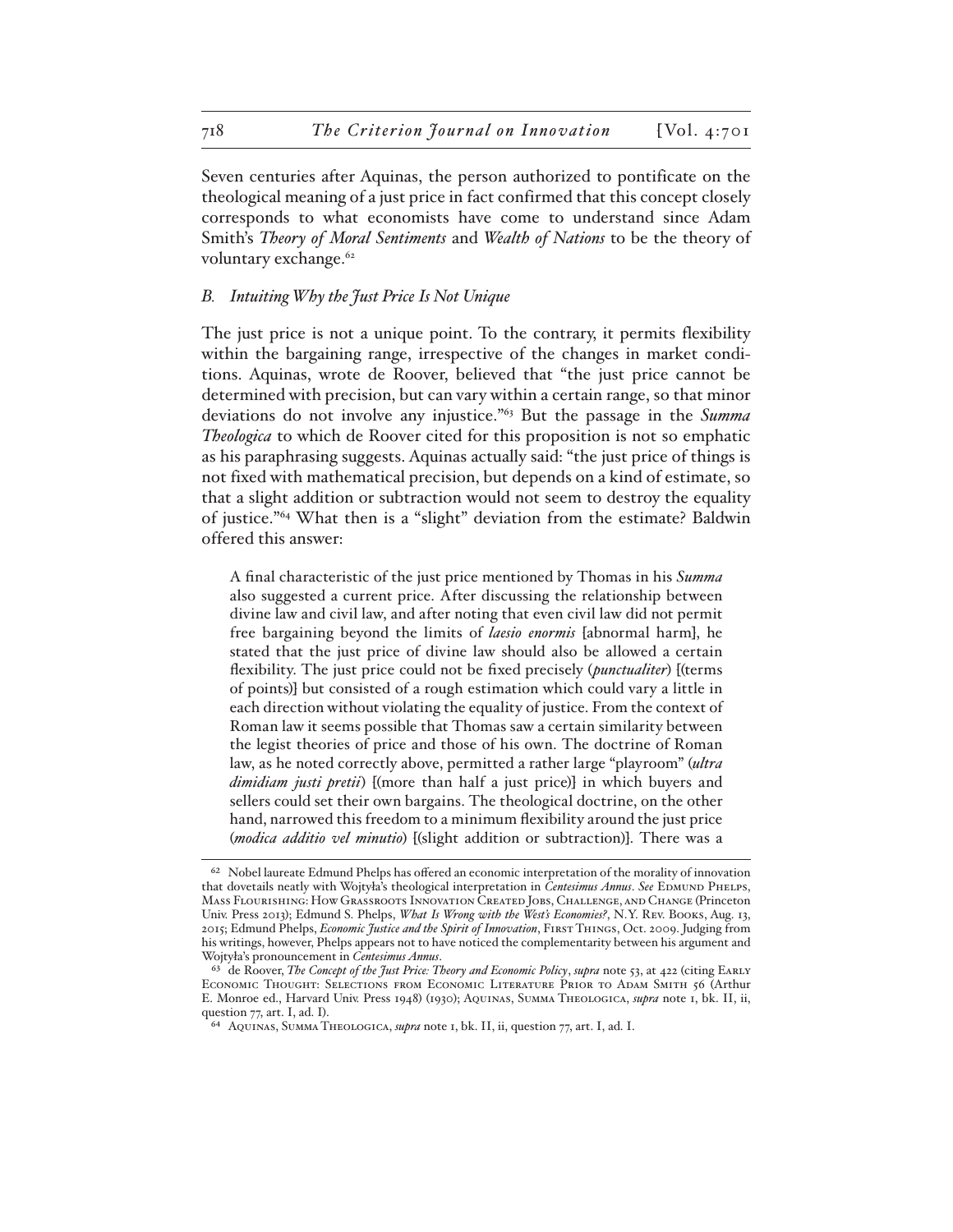significant difference between the legal and theological theories, but it was a difference of degree and not of kind, because of the fluctuating nature of the current price on which both theories were founded.<sup>65</sup>

Thus, it would seem that Roman law permitted some negotiation along a bargaining range, and that Aquinas' theory of the just price might compel the parties to move their bid and ask inward from the boundaries of the bargaining range somewhat. However, there is no indication that the narrowing of the bargaining range would be other than symmetrical; presumably both the seller's offer and the buyer's bid would be expected to move closer to the center of the bargaining range (which of course would be defined by the surplus that a successful transaction would create).

A more fundamental question has eluded the economic historians: how would Aquinas know that the methodology that someone uses to estimate the just price is itself just, in the sense of being reliable and unbiased? Aquinas was surely thoughtful enough to appreciate the modern concepts of "garbage in, garbage out" and "junk science," even if they were discussed in some other terminology in his day. In other words, the lack of injustice in there being some unintentional measurement error cannot be the real issue. If it were, Aquinas would be making a trivial observation about innocent human error, which presents no weighty question of justice requiring saintly wisdom to answer.<sup>66</sup>

A subtler interpretation of this passage analyzed by Baldwin is that the well-intentioned tools for estimating the just price in the thirteenth century lacked precision to such an extent that they could support only a point estimate within a confidence interval. Under this interpretation, Aquinas and his contemporaries understood intuitively that they could never know with certainty whether the just price was the mean value of the distribution rather than some other point value within a specified number of standard deviations above or below the mean. This would be a probabilistic interpretation of the just range for the price. With this understanding, it would also be possible that the choice of the wrong probability distribution (one skewed in either

<sup>65</sup> Baldwin, *The Medieval Theories of the Just Price: Romanists, Canonists, and Theologians in the Twelfth and Thirteenth Centuries*, *supra* note 51, at 78; *accord* Langholm, The Legacy of Scholasticism in Economic Thought: Antecedents of Choice and Power, *supra* note 57, at 103 ("The idea that the just price permits of a certain latitude, an interval on the value scale within which the exchangers are free to reach their own agreement, went some way toward reconciling the traditional patristic (and recently discovered Aristotelian) requirement of strict justice, with the Roman law principle of *laesio enormis*.").

<sup>66</sup> With respect to measuring the quantity of the good being sold, Aquinas said that, "if anyone knowingly make use of a faulty measure in selling, he is guilty of fraud, and the sale is illicit." Aquinas, Summa Theologica, *supra* note 1, bk. II, ii, question 77, art. II, ad. I. In that case, "not only is the man guilty of a fraudulent sale, but he is also bound to restitution." *Id.* In contrast, "if . . . the foregoing defect[] be in the thing sold, and he knows nothing about this, the seller does not sin, because he does that which is unjust materially, nor is his deed unjust . . . ." *Id.* "Nevertheless he is bound to compensate the buyer, when the defect comes to his knowledge." *Id.*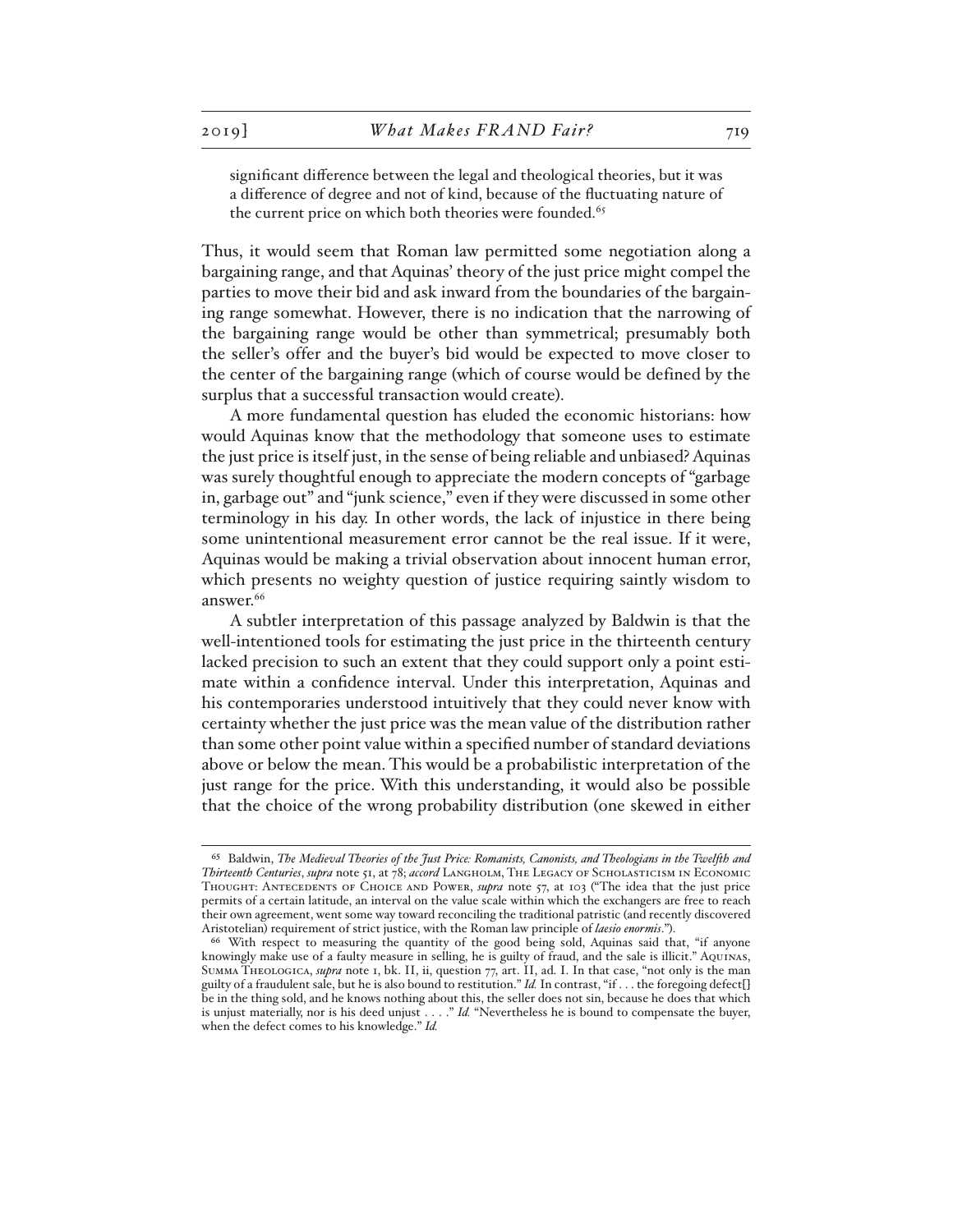direction) would distort the perception of whether a given price along the range was actually just. Perhaps Aquinas understood this difficulty intuitively, for there did exist a law of evidence in his day, replete with varying burdens of proof.67 But the formal mathematics of probability theory did not develop until the insights of Pascal and others in the mid-1600s.<sup>68</sup> So one should not exaggerate the plausibility of imputing such a degree of (intuitive) probabilistic foresight to Aquinas.

An even subtler interpretation of this passage from the *Summa Theologica* is that, as a matter of economic theory, no unique solution exists to the question, what is a just price? This interpretation is consistent with the understanding that, in any successful voluntary exchange, there is surplus created, which the parties must divide in a mutually satisfactory manner. Infinitely many points lie along the bargaining range—unless by remarkable coincidence the seller's minimum willingness to accept exactly equals the buyer's maximum willingness to pay. This interpretation is consistent with Wojtyła's discussion in *Centesimus Annus* in 1991 of "*a* just price, mutually agreed upon through free bargaining."69

I have shown elsewhere that neither an economic interpretation nor a legal interpretation of the reasonableness and nondiscrimination constraints of a FRAND contract supports the conclusion that a FRAND royalty occupies a single point rather than a range.<sup>70</sup> In 2018, the Court of Appeal of England and Wales in *Unwired Planet*71 and Judge James Selna of the Central District of California in *TCL v. Ericsson*<sup>2</sup> confirmed this economic principle as a matter of law. A year earlier, the District Court of The Hague also confirmed this insight in *Archos S.A. v. Koninklijke Philips N.V.*: "It is furthermore generally accepted and can in essence also be derived from the system of the *Huawei/ZTE* judgment, that a FRAND license has a certain bandwidth. After all, it was found in the judgment that, first, the SEP-holder makes a

<sup>67</sup> *See* James Franklin, The Science of Conjecture: Evidence and Probability Before Pascal 12 (Johns Hopkins Univ. Press 2001)

<sup>68</sup> *See id.* at 326.

<sup>69</sup> John Paul II, Centesimus Annus, *supra* note 59, ¶ 32 (emphasis added); *see also supra* text accompanying note 61.

<sup>70</sup> *See* J. Gregory Sidak, *Is a FRAND Royalty a Point or a Range?*, 2 Criterion J. on Innovation 401, 427 (2017); J. Gregory Sidak & Jeremy O. Skog, *Hedonic Prices and Patent Royalties*, 2 Criterion J. on Innovation 601, 601 (2017); J. Gregory Sidak, *Apportionment, FRAND Royalties, and Comparable Licenses*  After Ericsson v. D-Link, 2016 U. ILL. L. REV. 1809, 1823, 1834.

<sup>71</sup> Unwired Planet Int'l Ltd v. Huawei Techs. Co. [2018] EWCA (Civ) 2344 [121] (Eng.) ("In our judgment it is unreal to suggest that two parties, acting fairly and reasonably, will necessarily arrive at precisely the same set of licence terms as two other parties, also acting fairly and reasonably and faced with the same set of circumstances. To the contrary, the reality is that a number of sets of terms may all be fair and reasonable in a given set of circumstances."), *discussed in* J. Gregory Sidak, *Why* Unwired Planet *Might Revolutionize the Resolution of FRAND Licensing Disputes*, 3 CRITERION J. ON INNOVATION 601, 662-63 (2018).

<sup>72</sup> TCL Commc'n Tech. Holdings, Ltd. v. Telefonaktiebolaget LM Ericsson, Nos. SACV 14-341 JVS, CV 15-2370 JVS, 2018 WL 4488286, at \*54 (C.D. Cal. Sept. 14, 2018), *discussed in* J. Gregory Sidak, *Judge Selna's Errors in* TCL v. Ericsson *Concerning Apportionment, Nondiscrimination, and Royalties Under the*  FRAND Contract, 4 CRITERION J. ON INNOVATION 101 (2019).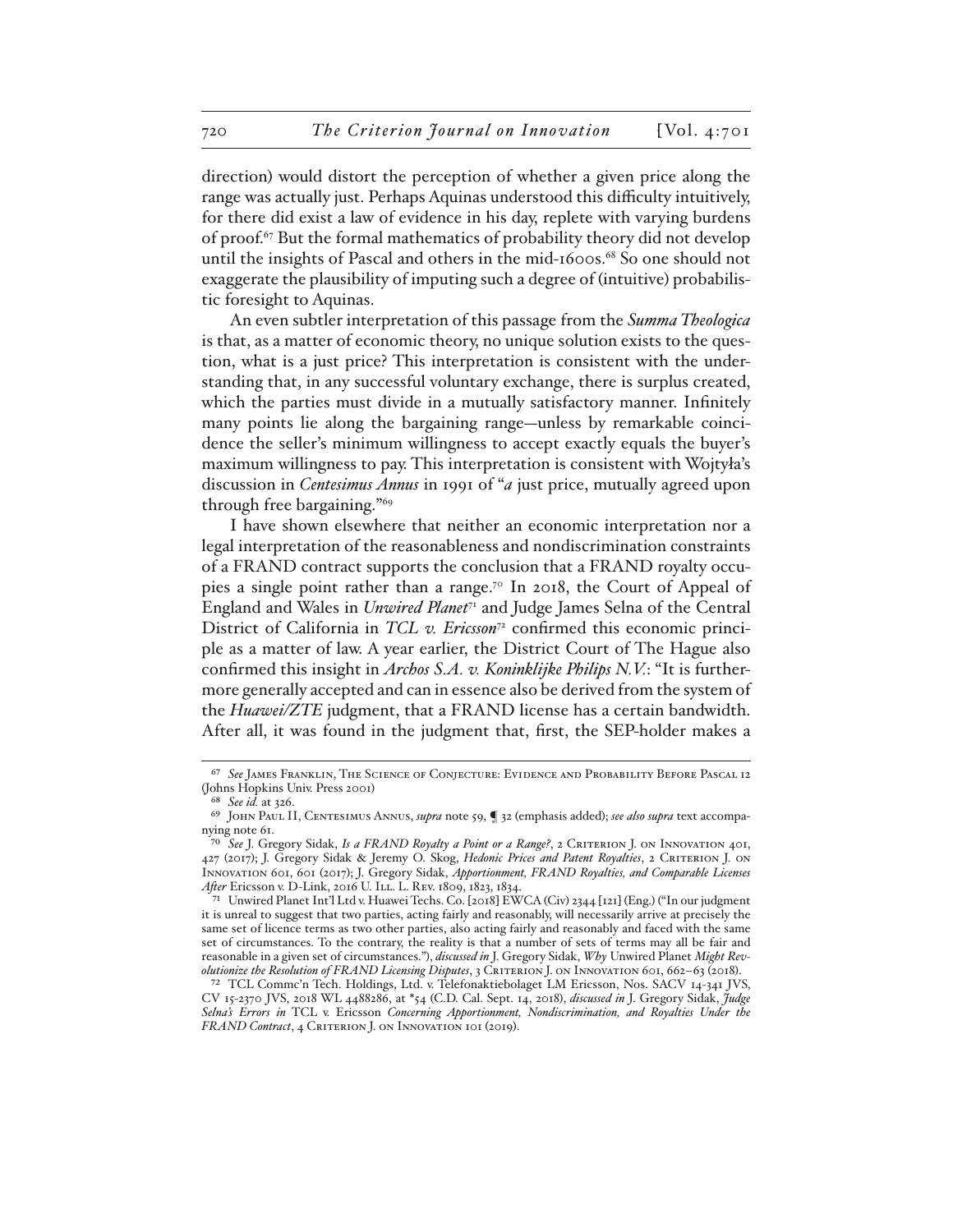FRAND offer and, subsequently, if the SEP-user finds that unacceptable, the user can make a counter-offer that must also be FRAND."73

#### II. Dividing Surplus Fairly

The probability of a successful voluntary exchange increases as each party signals its willingness to accept a lesser share of the surplus that the transaction will create. Thus emerges a simple understanding of fairness, which can be expressed in comparative terms: The price corresponding to a given bilateral division of the surplus from a voluntary exchange is fairer than the price corresponding to some alternative bilateral division of that surplus if the first division is more likely than the second to lead the parties to agree to a successful transaction within some specified period of time.

My proposed definition of a fair price echoes, but is not identical to, certain themes found in the economic literature examining justice and fairness. Most notably, my definition resembles the proposition that fairness requires the approximately equal division of surplus, which Robert Frank proposed in 1988 in *Passions Within Reason*. 74 However, my rationale for that definition differs from what I understand to be Frank's reasoning.

# *A. The Established Royalty and the Bid-Ask Spread*

If standard-essential patents were bushels of wheat, one could observe a multitude of market transactions in the aggregate that would obviate the forensic attempt by expert witnesses and judges to divide the surplus between buyer and seller. The bid-ask spread would be a sliver, and that fact would be considered a virtuous indicator of market efficiency. The liquidity needs,

<sup>73</sup> Rechtbank Den Haag 8 februari 2017, ECLI:NL:RBDHA:2017:1025 ¶ 4.3 (Archos S.A./Koninklijke Philips N.V.) (Neth.) [hereinafter *Archos v. Philips*] ("Voorts wordt algemeen aangenomen en valt in wezen ook uit het systeem van de Huawei/ZTE-beslissing af te leiden, dat een FRAND-licentie een bepaalde bandbreedte kent. In die beslissing wordt immers overwogen dat eerst de SEP-houder een FRAND-aanbod doet en vervolgens, als de SEP-gebruiker zich daar niet in kan vinden, de gebruiker een tegenaanbod kan doen dat eveneens FRAND dient te zijn." (citing Case C-170/13, Huawei Techs. Co. v. ZTE Corp., 2015 E.C.R. 477) (footnotes omitted)). I understand the Dutch court's use of the word "bandwidth" (*bandbreedte*) in this context to express the same concept as what other courts and I have called the FRAND range. I am not aware of any scholarly literature or any court opinion that has given a different meaning to the FRAND range or the FRAND "bandwidth."

<sup>74</sup> Frank, Passions Within Reason, *supra* note 25, at 165. For a (now somewhat dated) survey of that literature, see Konow, *Which Is the Fairest One of All? A Positive Analysis of Justice Theories*, *supra* note 23. "Justice arguments are now widely invoked to improve theoretical and empirical analysis in nearly every field of economics," wrote Konow in 2003, a development that "contrasts with the traditional belief of many economists that justice is chimerical or amorphous." *Id.* at 1188. "Despite the emerging consensus in economics over the relevance of fairness, though, no . . . agreement yet exists among economists or, for that matter, among psychologists, political scientists, sociologists, or philosophers, about the proper theory of justice." *Id.* at 1189. *See also* Ernst Fehr & Klaus M. Schmidt, *A Theory of Fairness, Competition and Cooperation*, 114 Q.J. Econ. 817 (1999). Earlier surveys on the economics of fairness appear in Edward Zajac's two books. *See* Edward E. Zajac, Political Economy of Fairness (MIT Press 1995); Edward E. Zajac, Fairness or Efficiency: An Introduction to Public Utility Pricing (Ballinger 1978).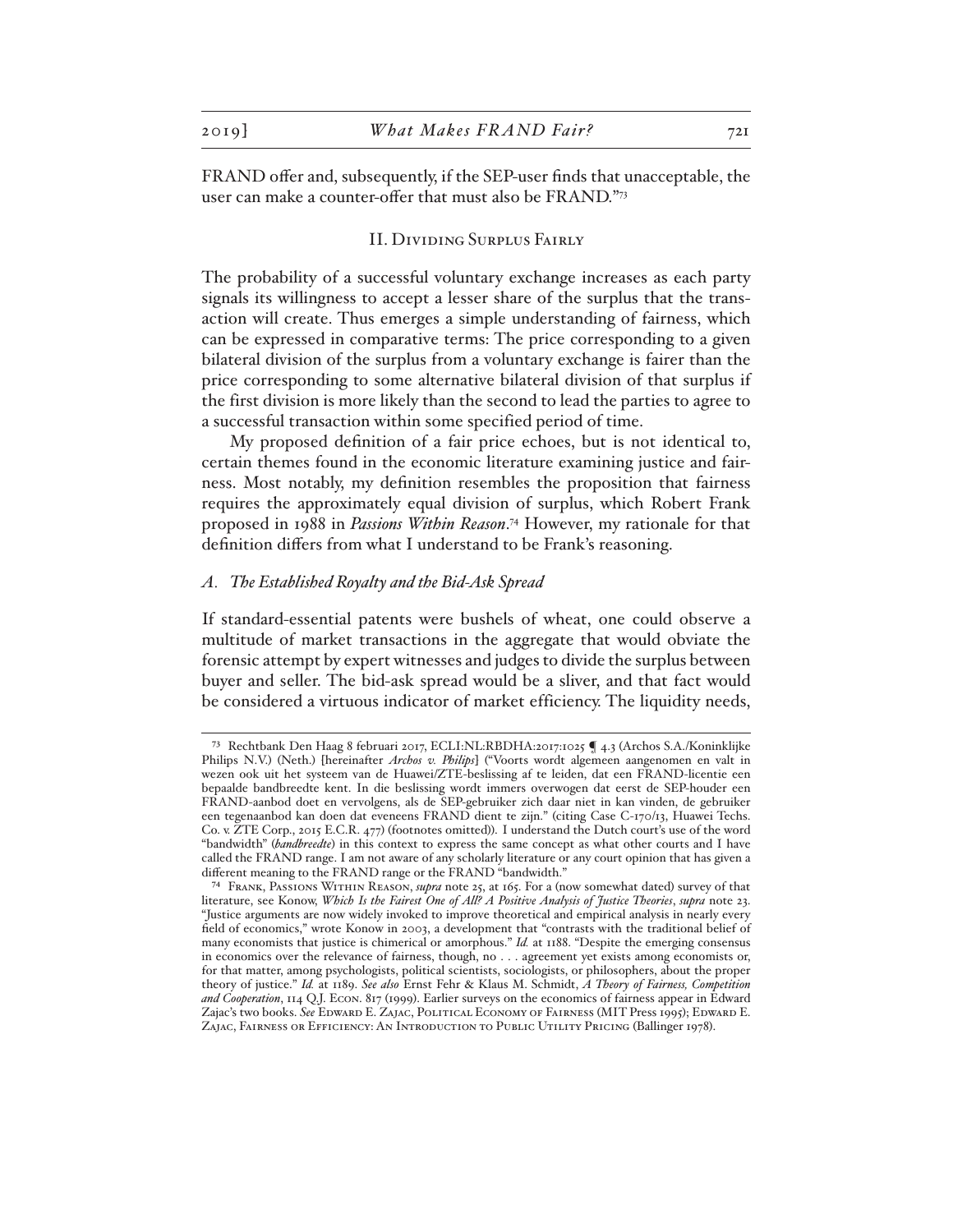patience, and bargaining skill of any given seller would be irrelevant to the market's price formation. The idiosyncratic valuations of both the buyer and the seller also would be irrelevant. The conditions permitting an informed market price would obviate any inquiry into the outcome of a hypothetical bilateral negotiation between any two given parties at a given moment. Instead, we would simply consult the observed market price for the given asset on the day specified.

In patent law, courts call this kind of market-determined price the "established royalty" for a patent,<sup>75</sup> which by definition is almost never observed for patents in cases that advance to litigation. The reason is simple: the market-determined price of an established royalty does not permit any significant deviation to exist among the valuations that the buyer and seller each place on the patent in question. Owing to selection bias, therefore, the failed patent negotiations that sink into the bog of litigation are ones for which no market transaction is observable and no "established rate" has emerged. By extension, this absence of an established rate should be an even greater problem for a patented input that is sold as part of a larger, multicomponent product.76

# *B. One Interpretation of the Fair Division of Surplus*

For the litigated cases involving SEPs, which permit no easy reliance upon an established royalty, the court must determine how to divide fairly the surplus from licensing the SEPs. As I have argued earlier, a given interpretation of "fairness" for purposes of SEP royalties might actually be an efficiency rationale in disguise that nudges the parties toward a successful voluntary transaction when some emotion threatens to interfere with the maximization of economic surplus. By analogy, research on the Ultimatum Game suggests that emotions such as envy, anger, or spite might upset a negotiation and thus cause the parties to forgo benefits of dividing its positive surplus.77 (Recall, for example, how Hal Varian, building on work by Duncan Foley,<sup>78</sup> defined a given allocation of resources as fair if it is both Pareto efficient and free from

<sup>75</sup> *See* Georgia-Pacific Corp. v. U.S. Plywood Corp., 318 F. Supp. 1116, 1120 (S.D.N.Y. 1970), *modified and aff 'd*, 446 F.2d 295 (2d Cir. 1971).

<sup>76</sup> *See* J. Gregory Sidak & Jeremy O. Skog, *Hedonic Prices for Multicomponent Products*, 4 Criterion J. on INNOVATION 301 (2019).

<sup>77</sup> One large-scale experiment of the ultimatum game found support for the prediction that "informed, knowledgeable respondents may react to small ultimatum offers by perceiving them as unfair, feeling anger, and acting spitefully." Madan M. Pillutla & J. Keith Murnighan, *Unfairness, Anger, and Spite: Emotional Rejections of Ultimatum Offers*, 68 Org. Behavior & Human Decision Processes 208, 208 (1996).

<sup>78</sup> Duncan K. Foley, *Resource Allocation and the Public Sector*, 7 Yale Econ. Essays 45 (1967).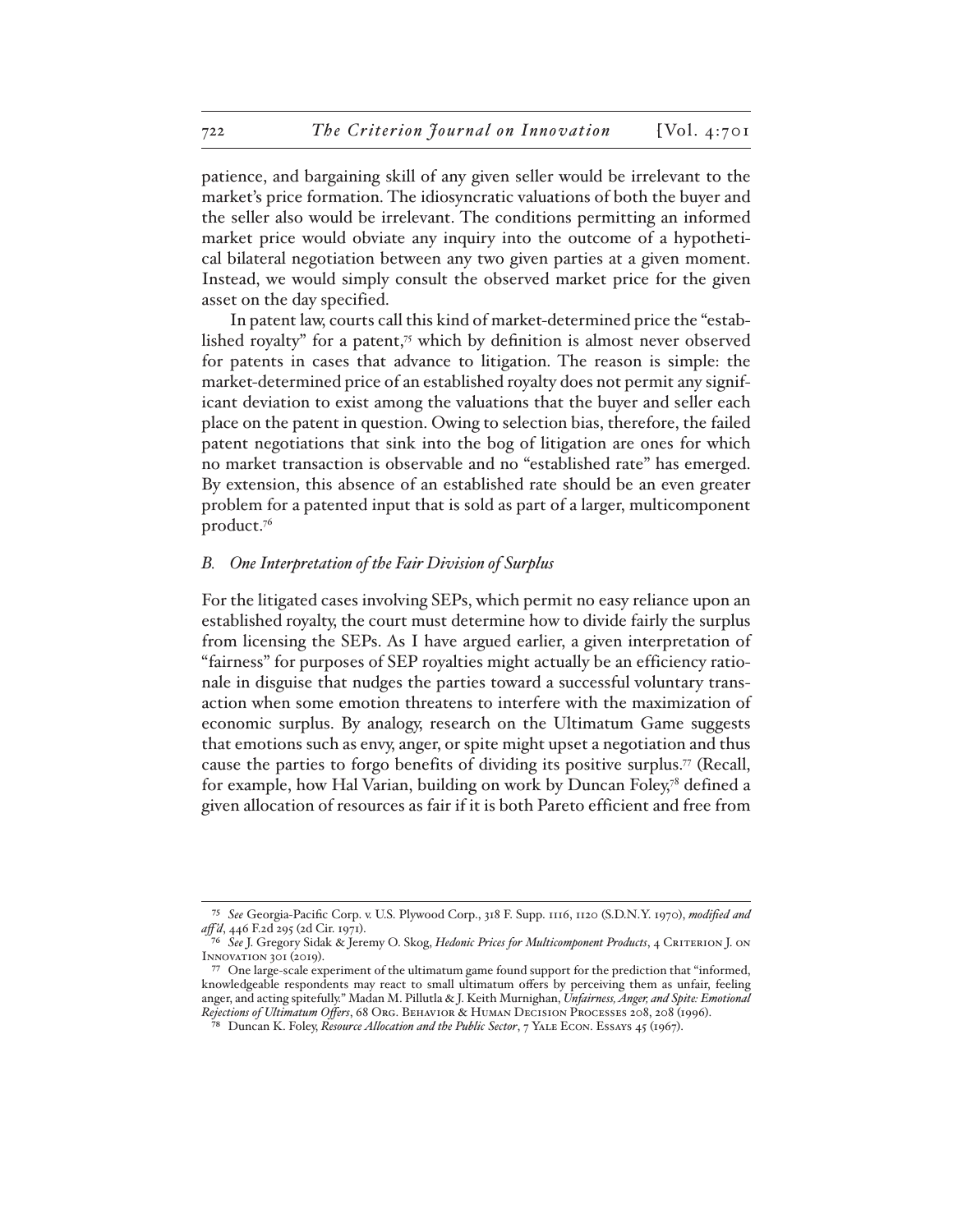envy,79 and William Baumol defined a "superfair" allocation of resources as one free of envy.80)

Matthew Rabin has studied how explicit consideration of fairness influences monopoly pricing.<sup>81</sup> An important caveat that he makes is that the players "make only mutually beneficial offers."82 This restriction is fortuitous for purposes of analogizing his analysis to a FRAND or RAND royalty negotiation because (in my opinion) the succinct economic meaning of the reasonableness constraint is to demand that the SEP holder's offered price would produce a positive surplus for the offeror and for the offeree. Rabin then asks: "What is the highest price consistent with a fairness equilibrium at which this product could be sold?"83 He finds that "the highest equilibrium price is lower than the conventional monopoly price when fairness is added to the equation."84 This result—which is consistent with the earlier experimental findings of Daniel Kahneman, Jack Knetsch, and Richard Thaler implies that "a monopolist interested in maximizing profits ought not to set price at 'the monopoly price,' because it should take consumers' attitudes toward fairness as a given."85

One might conjecture that the purpose of a contractual obligation to make a "fair" division of surplus is to keep on a short leash the human emotions that might upset a mutually beneficial transaction. This interpretation of "fair" seems to be an acknowledgement that some principle ostensibly rooted in fairness is in actuality a lubricant to facilitate efficient voluntary exchange. So viewed, the constraint that a price embody fairness is in truth a means to an end. Just as a reduction in transaction costs can facilitate the expeditious conclusion of a voluntary exchange, so too can the absence of certain kinds of provocative (or strategic) behavior reduce the likelihood that one party will walk away in anger or spite from a voluntary negotiation that,

<sup>79</sup> Hal Varian wrote: "Consider the problem of dividing a fixed amount of goods among a fixed number of agents. If, in a given allocation, agent *i* prefers the bundle of agent *j* to his own, we will say *i envies j*. If there are no envious agents at allocation *x*, we will say *x* is *equitable*. If *x* is both pareto efficient and equitable, we will say *x* is *fair*." Hal R. Varian, *Equity, Envy, and Efficiency,* 9 J. Econ. Theory 63, 63 (1974) (emphasis in original); *see also* Konow, *Which Is the Fairest One of All? A Positive Analysis of Justice Theories*, *supra* note 23, at 1204 ("The theory of fairness with the purest economic pedigree, and the usual definition of equity in welfare economics, is the absence of envy criterion."). *But see id*. at 1205 ("Absence of envy is questionable not only as a description of justice but also of what is meant by envy in common parlance: it seems quite possible that I would like to have another person's allocation, but that I do not experience the resentful feeling about his advantage that the word envy typically connotes.").

<sup>80</sup> WILLIAM J. BAUMOL, SUPERFAIRNESS: APPLICATIONS AND THEORY 15 (MIT Press 1986).

<sup>81</sup> *See* Matthew Rabin, *Incorporating Fairness into Game Theory and Economics*, 83 Am. Econ. Rev. 1281, 1292 (1993).

<sup>82</sup> *Id.*

<sup>83</sup> *Id.*

<sup>84</sup> *Id.* at 1293.

<sup>85</sup> *Id.* (citing Kahneman, Knetsch & Thaler, *Fairness as a Constraint on Profit Seeking: Entitlements in the Market*, *supra* note 57; Daniel Kahneman, Jack L. Knetsch & Richard H. Thaler, *Fairness and the Assumptions of Economics*, 59 J. Bus. S285 (1986)).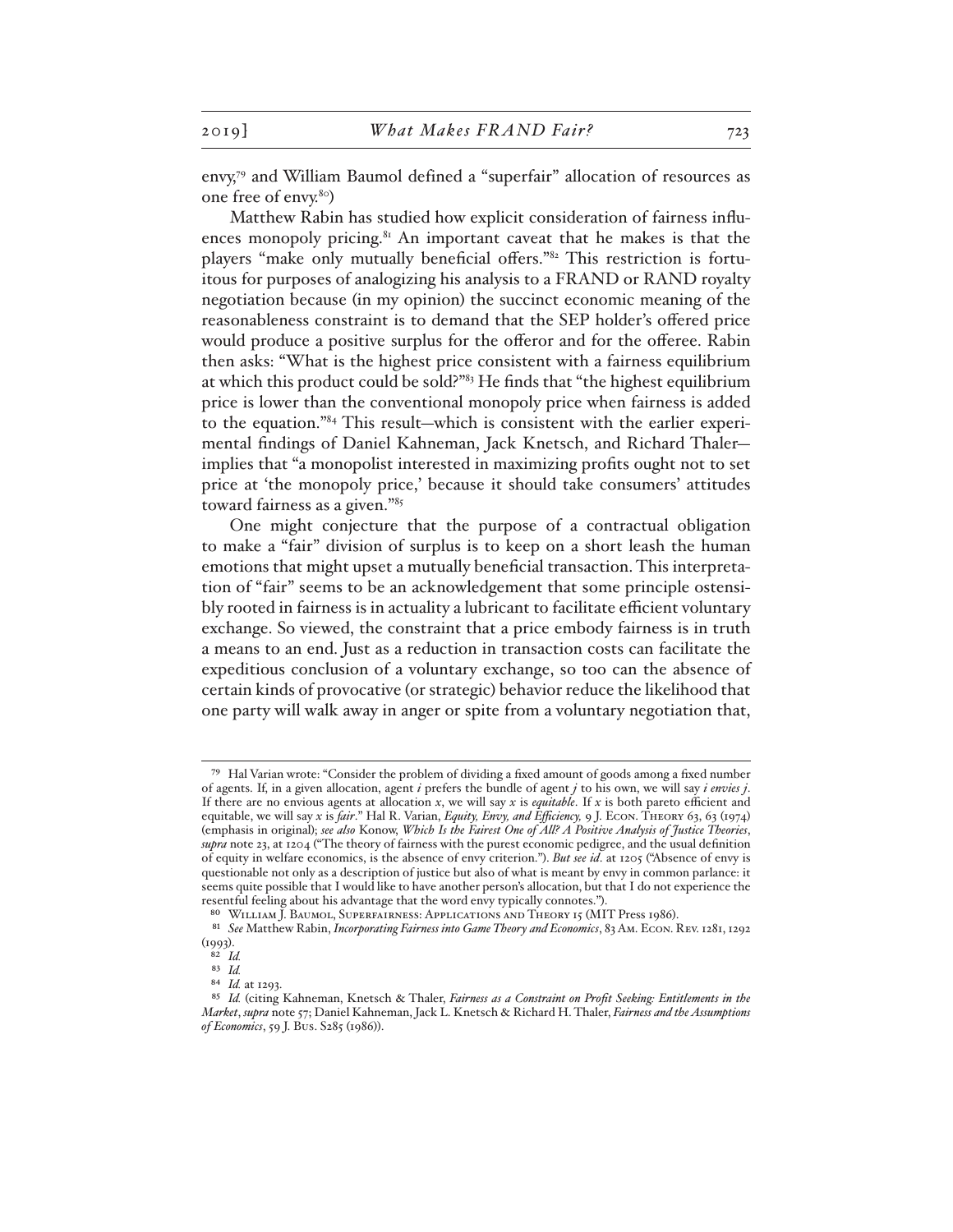if completed, would create surplus in which both parties would share.<sup>86</sup> This possibility is consistent with the observation of Kahneman, Knetsch, and Thaler in 1986 that earlier arguments by Arthur Okun, George Akerlof, and Kenneth Arrow "to account for apparent deviations from the simple model of a profit-maximizing firm is that fair behavior is instrumental to maximization of long-run profits."<sup>87</sup> "In these approaches," they write, "the rules of fairness define the terms of an enforceable implicit contract: Firms that behave unfairly are punished in the long run."88

How does the FRAND commitment impose this notion of fairness? How can one ascribe fairness to the intentions of the SEP holder and the SSO in their forming of the FRAND contract? What obligation of fairness does the FRAND commitment impose on an SEP holder and an implementer that did not already exist for both parties in the counterfactual world in which no FRAND commitment exists? Does this notion of fairness imposed by the FRAND commitment apply also to a RAND commitment, in which the SEP holder does not agree to offer a willing implementer a "fair" royalty, but does agree to offer reasonable terms and to refrain from *unfair* discrimination among willing implementers? And, as an aside, do some of these same considerations shed light on the rationale for the nondiscrimination constraint in the FRAND (or RAND) contract (such as the avoidance of envy, or the possible defining of nondiscrimination as an equal share across implementers of the surplus from the voluntary transaction with the same SEP holder for the same portfolio of SEPs)?

<sup>&</sup>lt;sup>86</sup> A negotiation might reach an impasse because of "the tendency for parties to arrive at judgments that reflect a self-serving bias—to conflate what is fair with what benefits oneself." Linda Babcock & George Loewenstein, *Explaining Bargaining Impasse: The Role of Self-Serving Biases*, 11 J. Econ. Persp., Winter 1997, at 109, 110. "Such self-serving assessments of fairness," Babock and Loewenstein warn, "can impede negotiations and promote impasse in at least three ways." *Id.* The first way that they describe actually results from the incorrect identification of the bargaining range owing to a false understanding of one's true outside option: "if negotiators estimate the value of the alternatives to negotiated settlements in self-serving ways, this could rule out any chance of settlement by eliminating the contract zone (the set of agreements that both sides prefer to their reservation values)." *Id.* In contrast, the next two ways concern biases affecting the division of a positive surplus whose size is commonly understood:

Second, if disputants believe that their notion of fairness is impartial and shared by both sides, then they will interpret the other party's aggressive bargaining not as an attempt to get what they perceive of as fair, but as a cynical and exploitative attempt to gain an unfair strategic advantage. Research in psychology and economics has shown that bargainers care not only about what the other party offers, but also about the other party's motives. Third, negotiators are strongly averse to settling even slightly below the point they view as fair. If disputants are willing to make economic sacrifices to avoid a settlement perceived as unfair and their ideas of fairness are biased in directions that favor themselves, then bargainers who are "only trying to get what is fair" may not be able to settle their dispute.

*Id.* (citation omitted).

<sup>87</sup> Kahneman, Knetsch & Thaler, *Fairness as a Constraint on Profit Seeking: Entitlements in the Market*, *supra* note 57, at 728.

<sup>88</sup> *Id.* at 728–29.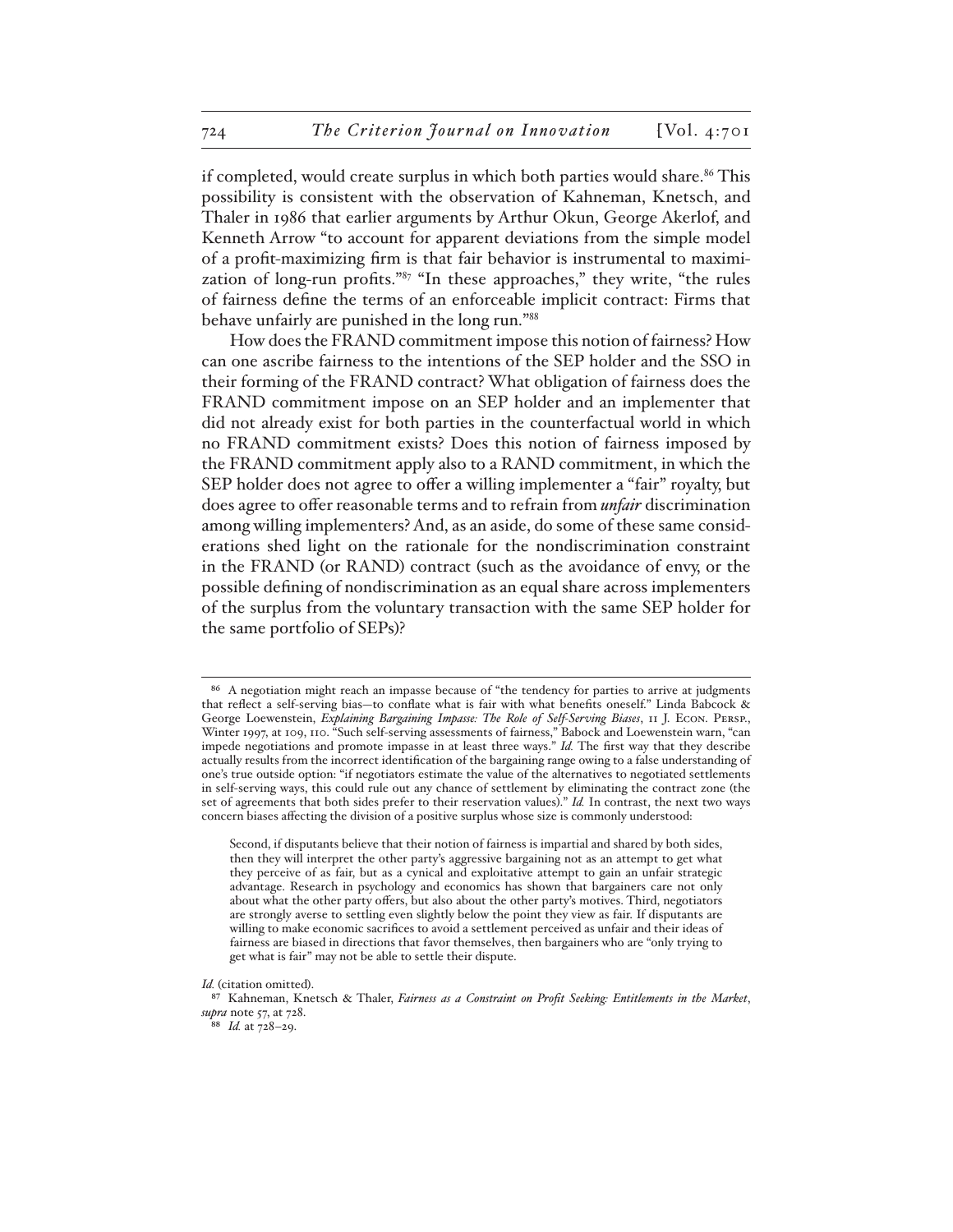If one introduces the certainty—or merely the likelihood—of successive rounds of voluntary exchanges between the parties, then rules of fairness that counsel against sharp-elbow practices even more powerfully resemble efficiency norms. A world-famous academic economist with a lucrative consulting practice once told me that he "always leaves money on the table." Why? To achieve fairness and justice? Or to invite reciprocal altruism, by acting according to the Golden Rule of doing unto others as you would have them do unto you?89

Might these arguments about reciprocal altruism apply not only to contract formation, but also to SSO participation?90 Fairness in executing licenses to today's SEPs can serve as a credible commitment to one's doing so with respect to tomorrow's SEPs, which are currently unknown. Fairness in the execution of licenses can produce increased acceptance of the SEP holder's technologies in future standards, increased participation by future implementers and holders of complementary SEPs, and increased probability that the standard will achieve the scale necessary to be commercially successful. Fairness might be a commitment not to pull back the veil of ignorance, and thus fairness might discourage actions such as the IEEE's 2015 bylaw revisions, which large implementers favored and large SEP holders opposed.91 Might the lack of perceived fairness at the IEEE surrounding its 2015 bylaw amendments reflect the decision at that SSO's formation to reject FRAND pricing for RAND pricing?

### III. Time Is of the Essence

Fairness necessarily implicates time. Rawls' paradigm of the original position would be pointless if not used to compare someone's *subsequent* position. The

<sup>89</sup> *Matthew* 7:12 ("Therefore all things whatsoever ye would that men should do to you: do ye even so to them: for this is the law and the prophets.") (King James); *see also* Armin Falk & Urs Fischbacher, *A Theory of Reciprocity*, 54 Games & Econ. Behavior 293 (2006). Falk and Fischbacher distinguish reciprocity from reciprocal altruism: "Importantly, reciprocity means a behavior that cannot be justified in terms of selfish and purely outcome-oriented preferences. To avoid terminological confusion let us, therefore, clarify that reciprocity is sharply distinguished from 'reciprocal altruism.' A reciprocal altruist is only willing to reciprocate if there are future rewards arising from reciprocal actions. In the parlance of game theory this kind of reciprocal action may be supported as an equilibrium strategy in infinitely repeated games (folk theorems) or in finitely repeated games with incomplete information." *Id.* at 294 n.1 (citations omitted). I have previously emphasized that bilateral negotiations over FRAND or RAND royalties for (portfolios of) SEPs should be viewed as an infinitely repeated game between the SEP holder and implementers. *See, e.g.*, Sidak, *The Meaning of FRAND, Part I: Royalties*, *supra* note 7, at 971; Sidak, *Is Patent Holdup a Hoax?*, *supra* note 24, at 419. Falk and Fischbacher present a formal theory of reciprocity that models "a reciprocal action . . . as the behavioral response to an action that is perceived as either kind or unkind. The central part of the theory is therefore devoted to the question *how people evaluate the kindness of an action*." Falk & Fischbacher, *supra*, at 294 (emphasis in original).

<sup>90</sup> I thank Andrew Vassallo for posing this question.

<sup>91</sup> *See* J. Gregory Sidak, *The Antitrust Division's Devaluation of Standard-Essential Patents*, 104 Geo. L.J. Online 48 (2015); J. Gregory Sidak, *Testing for Bias to Suppress Royalties for Standard-Essential Patents*, 1 Criterion J. on Innovation 301 (2016).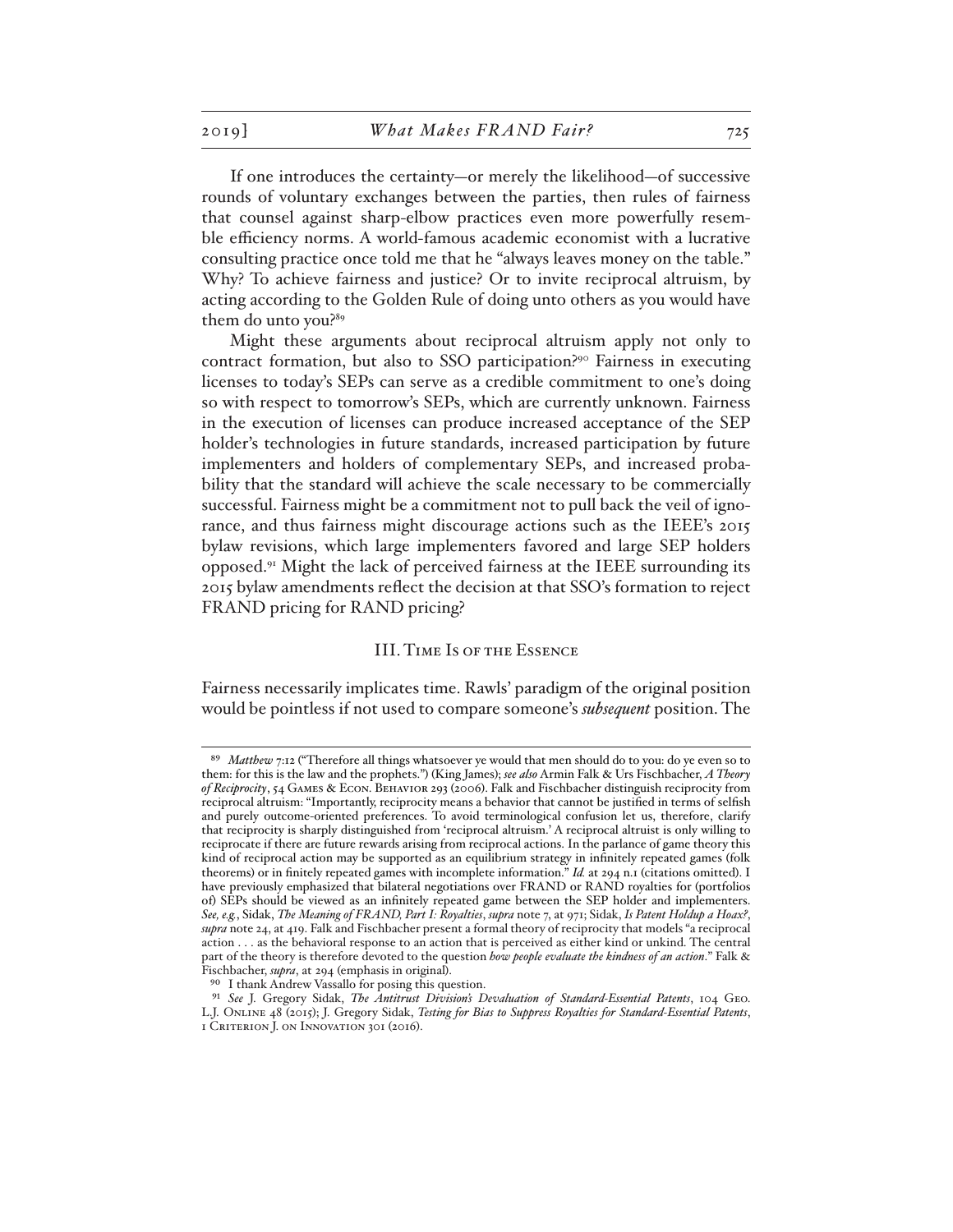same could be said of the Golden Rule: it invites one to imagine how he would want to be treated in the next iteration of social interaction. Put differently, to introduce time into our understanding of fairness is to define a repeated game. Reputation and empathy become important to eliciting the sustained cooperation that enables voluntary exchange, which in turn produces the surplus that enriches society. This insight returns us to the observation by Kahneman, Knetsch, and Thaler that Okun, Akerlof, and Arrow each conjectured that "fair behavior is instrumental to maximization of long-run profits."92 It is reasonable to expect that this connection between fairness, time, and surplus would animate the institutional structure of any organization that exists for the purpose of setting voluntary standards to unleash the potential of new technologies.93 At the same time, Hal Varian long ago observed that "naive theories of justice that provide for a fixed social product to be divided without regard for those who contributed to the formation of that product ignore the most difficult and important problem of formalizing our notions of justice."94

A familiar provision in a commercial contract is that "time is of the essence" with respect to the performance of one or more of the duties specified in the contract. "Where time is the essence of a contract, it means that the provision in the contract which fixes the time of performance is to be regarded as a vital term of the contract, the breach of which may operate, at the election of the party not in default, as a discharge of the contract."95 "Where there is no such express provision" that time is of the essence, "the question as to whether a delay in performance is a material breach depends upon the surrounding circumstances."96

In FRAND licensing negotiations between the SEP holder and the implementer, one would expect that time would be of the essence. Expeditious

<sup>92</sup> Kahneman, Knetsch & Thaler, *Fairness as a Constraint on Profit Seeking: Entitlements in the Market*, *supra* note 57, at 728.

<sup>93</sup> *See, e.g.*, Martin A. Nowak, Karen M. Page & Karl Sigmund, *Fairness Versus Reason in the Ultimatum Game*, 289 Science 1773, 1773 (2000) ("[W]e develop an evolutionary approach to the Ultimatum Game. We show that fairness will evolve if the proposer can obtain some information on what deals the responder has accepted in the past. Hence, the evolution of fairness, similarly to the evolution of cooperation, is linked to reputation."); *id.* at 1774 ("When reputation is included in the Ultimatum Game, adaptation favors fairness over reason. In this most elementary game, information on the co-player fosters the emergence of strategies that are nonrational, but promote economic exchange.").

<sup>94</sup> Hal R. Varian, *Distributive Justice, Welfare Economics, and the Theory of Fairness*, 4 Phil. & Pub. Aff. 223, 227 (1975).

<sup>95</sup> Hopkins v. Underwood, 247 P.2d 1000, 1002 (Colo. 1952); *see also id.* ("Performance at or within the time specified is essential before the right to require counter performance."); Kaiman Realty, Inc. v. Carmichael, 655 P.2d 872, 874 (Haw. 1982) ("Whether time is truly of the essence . . . depends upon the nature of the subject matter, the purpose and object of the contract and all other relevant facts and circumstances, not upon the skill of the draftsmen."); *accord* Thompson v. McCann, 762 A.2d 432, 437 (R.I. 2000).

<sup>96</sup> Cartozian & Sons, Inc. v. Ostruske-Murphy, Inc., 390 P.2d 548, 551 (Wash. 1964) (citing Jacks v. Blazer, 235 P.2d 187 (Wash. 1951)).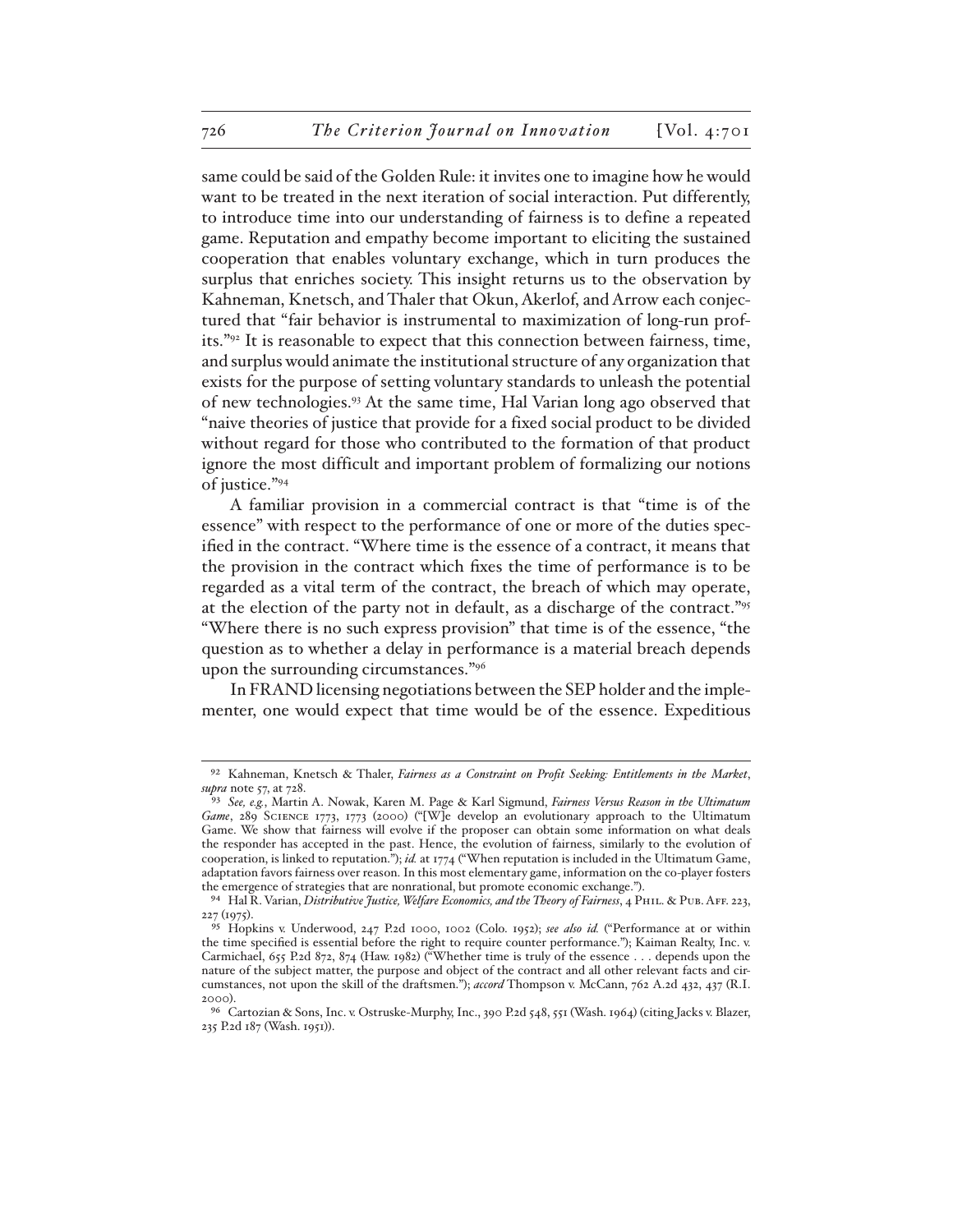and widespread adoption of a standard is critical to its commercial success.<sup>97</sup> It is therefore essential not only that the implementation of SEPs create a positive surplus to be divided among the SEP holder and the implementer, but also that their chosen division of that surplus be such as to hasten rather than impede contract formation and thus the voluntary exchange that is the prerequisite to the lawful exploitation of the fruits of the SEP holder's innovation.

Curiously, however, no FRAND contract of any SSO of which I am aware explicitly contains a "time is of the essence" provision concerning bilateral negotiation of FRAND royalties. If such a clause did exist in a FRAND contract between the SEP holder and the SSO, it would obligate the SEP holder to negotiate with implementers expeditiously. Furthermore, it is possible that such a provision could impose on the *implementer* a symmetrical duty of expeditious negotiation as a condition of the grant to that implementer of the right to enforce the FRAND contract as a third-party beneficiary. If the FRAND contract does not explicitly impose a duty of expeditious negotiation on both the SEP holder and the implementer (as a condition of making the implementer a third-party beneficiary), then the question remains whether, in defense of the rights *of consumers* as the ultimate (but unmentioned) third-party beneficiaries of the FRAND contract, a court may construe the fairness constraint of the FRAND contract to advance this same objective of expedition.

Regrettably, courts have failed to recognize this connection between a fair division of surplus and the speed of contract formation. In *TCL v. Ericsson*, for example, Judge Selna observed that, as of the commencement of that litigation, Ericsson and TCL "had already engaged in more than *six years* of negotiations" and Ericsson had "made over a *dozen* offers to TCL and multiple concessions in the process."98 Regardless of whether Ericsson or TCL was to blame for that failure of expeditious contract formation, it is jarring that Judge Selna never remarked on how so much delay harms the ultimate consumers of the products implementing the standard.

> IV. Fairness and the Probability of Contract Formation

By definition, any price within the bargaining range is mutually beneficial. But that fact does not imply that every such price is equally likely to yield

<sup>97</sup> *See* J. Gregory Sidak, *A FRAND Contract's Intended Third-Party Beneficiary*, 1 Criterion J. on Innovation 1001, 1013 (2016).

<sup>98</sup> TCL Commc'n Tech. Holdings, Ltd. v. Telefonaktiebolaget LM Ericsson, Nos. SACV 14-341 JVS, CV 15-2370 JVS, 2018 WL 4488286, at \*3 (C.D. Cal. Sept. 14, 2018) (emphasis added); *see also* Sidak, *Judge Selna's Errors in* TCL v. Ericsson *Concerning Apportionment, Nondiscrimination, and Royalties Under the FRAND Contract*, *supra* note 72, at 112–13.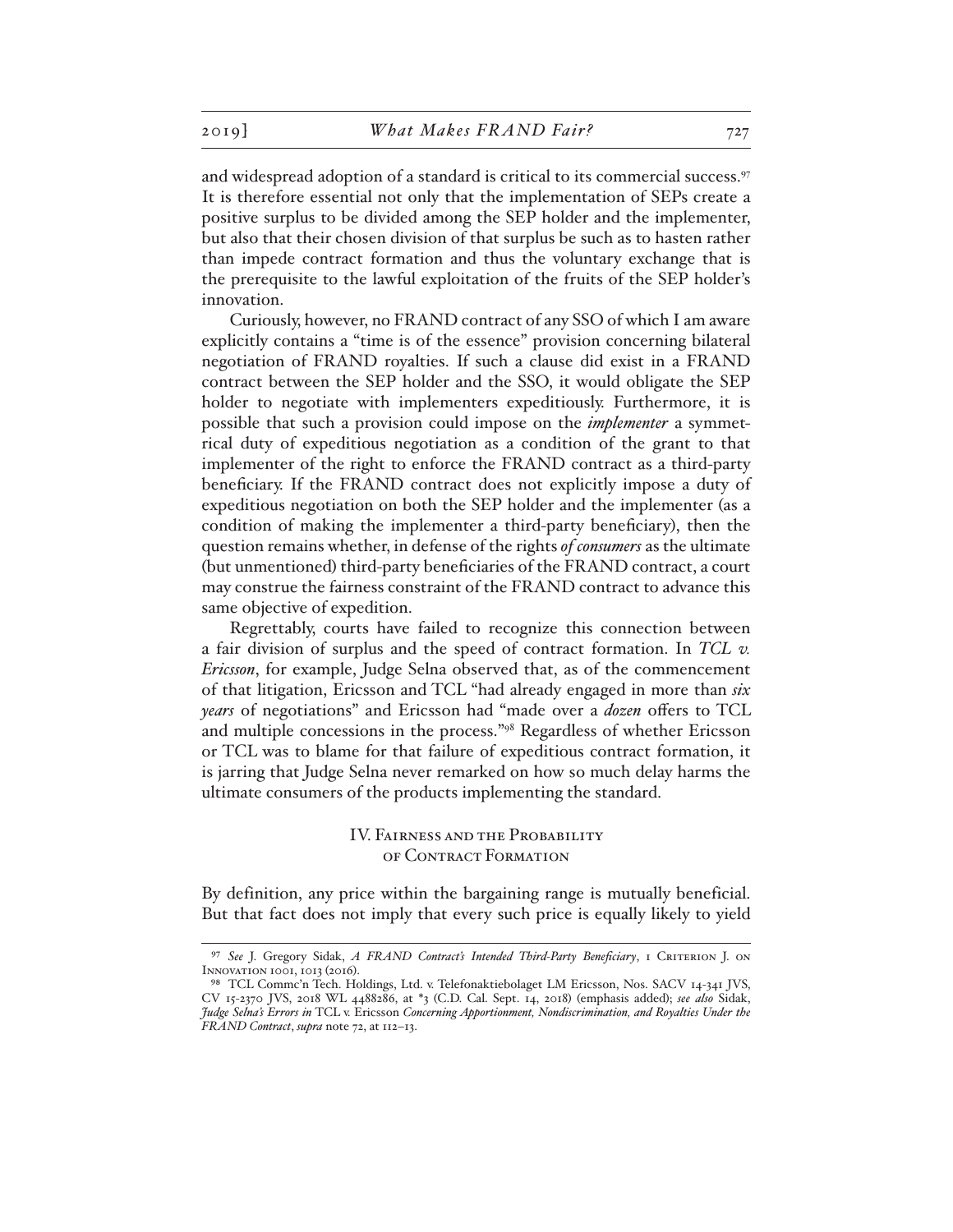an agreement. How does a given split of the surplus between the SEP holder and the implementer influence the probability of their successful contract formation within a specified period of time? Is the distinguishing characteristic of a fair royalty—or a just price—that it leads more expeditiously to contract formation than some other division of the same gains from trade?

To analyze this question, let us normalize the bargaining range so that it runs from 0 to 100. Normalizing the bargaining range simplifies the application of this analysis to different prospective implementers of the SEPs belonging to a given SEP holder. A license agreement struck at a normalized price of 0 gives the implementer 100 percent of the surplus. That is, an agreement at a normalized price of 0 is equivalent to a license bearing a royalty rate equal to the SEP holder's minimum willingness to accept and not a penny more. In contrast, an agreement at a normalized price of 100 gives the SEP holder 100 percent of the surplus. That is, an agreement struck at a normalized price of 100 is equivalent to a license bearing a royalty rate equal to the implementer's maximum willingness to pay and not a penny less.

For any license agreement struck at a normalized price between 0 and 100, each party will gain some of the surplus generated. For any possible agreement at a single given normalized price between 0 and 100, some probability exists that, within a specified period of time, the implementer will accept that price and enter into an agreement, and some different probability exists that the SEP holder will accept that same price and enter into an agreement. If both parties accept the same price, then an agreement is reached, and contract formation occurs.

The probability that the implementer will agree to terms decreases as the negotiated price moves farther from the SEP holder's minimum willingness to accept and closer to the implementer's maximum willingness to pay. Conversely, the probability that the SEP holder will agree to terms increases as the negotiated price moves farther from the SEP holder's minimum willingness to accept and closer to the implementer's maximum willingness to pay. The implementer has a "bid function" that determines the implementer's probability of agreeing to terms (within a specified period of time) at any given price over the bargaining range. Similarly, the SEP holder has an "ask function" that determines the SEP holder's probability of agreeing to terms (within the same specified period of time) at any given price over the bargaining range.

If the bid function and the ask function are symmetric, then the most common agreement will occur where the parties divide the gains from trade evenly. This 50-50 outcome is merely the arithmetic implication of the bid function's being the mirror image of the ask function. It is important to emphasize that this result does not rely on the Nash bargaining solution, which predicts a 50-50 split of the surplus in a bilateral negotiation using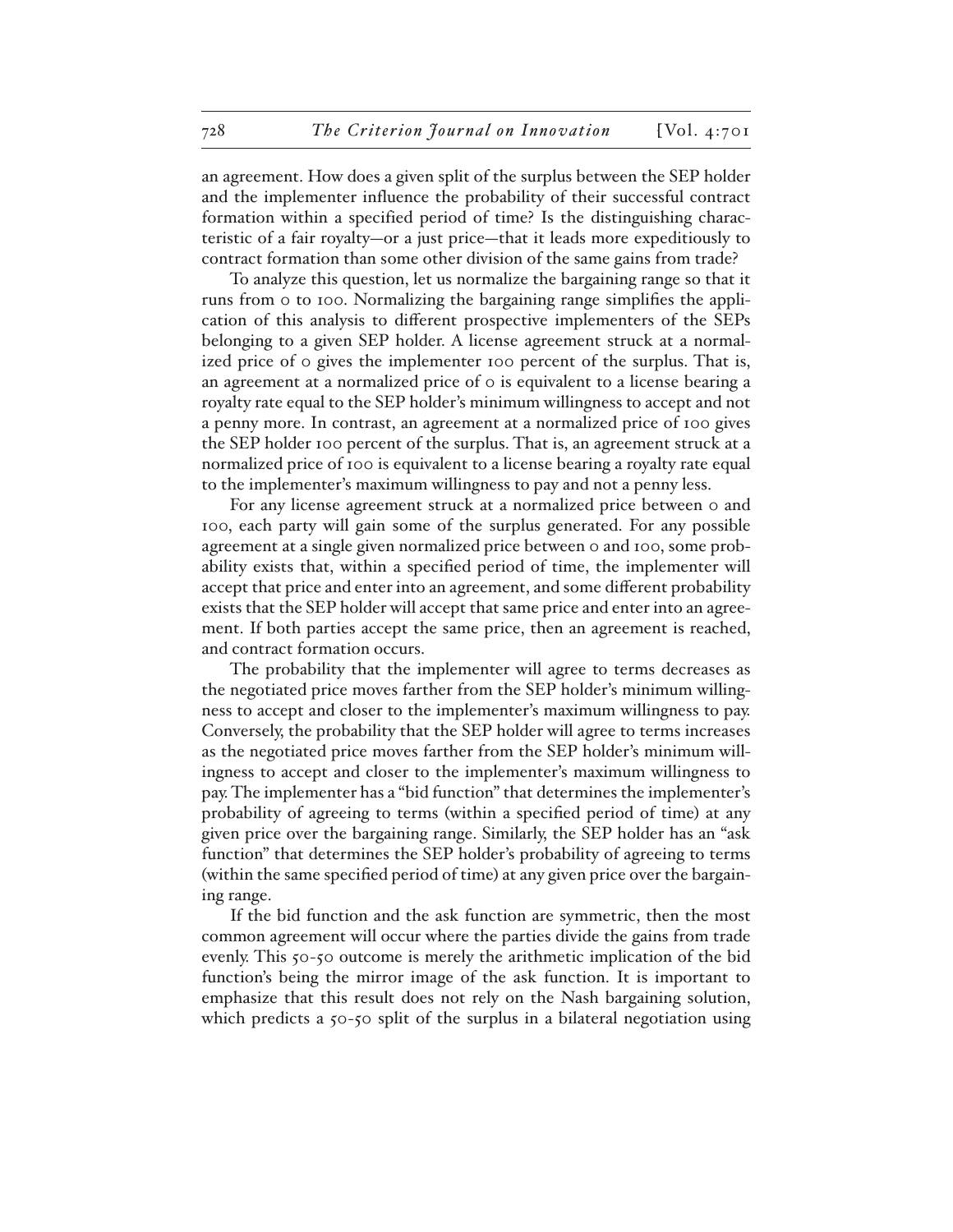cooperative game theory.99 Nor does this result rely on the familiar cake-cutting principle described by Rawls and others—"You cut, I choose"<sup>100</sup>—which Peyton Young notes "is fair because the outcome is envy-free."<sup>101</sup>

However, there is no economic reason to expect that the bid function and the ask function will be symmetric. In practice, risk aversion, discount rates, or other economic factors will influence the specific shapes for the bid function and the ask function.

The point royalty within the range of reasonable royalties upon which the SEP holder and the implementer will agree—that is, how they will divide the surplus from voluntary exchange—will be determined by the parties' relative bargaining power. The party that suffers least from delaying the agreement that is, the party that is most patient—will typically have more bargaining power. Parties can have different levels of "patience" during a FRAND licensing negotiation while still negotiating in good faith, and it is common for SEP negotiations to take multiple years. For example, an SEP holder that lacks liquidity might need an immediate resolution of the negotiations. Or, the implementer might be on the verge of releasing a standard-compliant product and therefore quickly needs a license to the SEPs before releasing a noninfringing product. Conversely, the SEP holder might not need an immediate license to the SEPs, which would increase its bargaining power. It is

<sup>99</sup> John F. Nash, Jr., *The Bargaining Problem*, 18 Econometrica 155 (1950). In his 1950 article, John Nash proposed a solution to what he called the "bargaining situation"—an economic game in which two parties "have the opportunity to collaborate for mutual benefit in more than one way." *Id.* at 155. A solution to that game maximizes "the amount of satisfaction each [party] should expect to get from the situation." *Id.* According to Nash's model, an increase in the value of a party's position absent an agreement improves the party's bargaining position and therefore results in an improvement in that party's value of the bargain. Before deriving his solution, Nash made certain assumptions about the game's participants: that each bargaining party is "highly rational," "can accurately compare [its] desires for various things," is "equal [to the other] in bargaining skill," "has full knowledge of the tastes and preferences of the other," and "wishes to maximize the utility to [itself] of the ultimate bargain." *Id.* at 155, 159. Nash further assumed the independence of irrelevant alternatives—that is, if a bargainer faces a choice between *A* and *B* and prefers *A* to *B*, then that bargainer must also prefer *A* to *B* if faced with a choice between *A*, *B*, and *C*. *Id.* at 156. In 1953, Nash extended his 1950 article in a manner that "tells the players what threats they should use in negotiating." John Nash, *Two-Person Cooperative Games*, 21 Econometrica 128, 130 (1953). He summarized: "Supposing *A* and *B* to be rational beings, it is essential for the success of the threat that *A* be *compelled* to carry out his threat *T* if *B* fails to comply. Otherwise it will have little meaning." *Id.* (emphasis in original). American courts have been skeptical of the real-world applicability of the Nash bargaining solution as expert economic testimony and thus bristle at its invocation as a basis for predicting a 50-50 division of surplus in a bilateral negotiation. As the Federal Circuit explained in the context of measuring reasonable royalty damages for patent infringement, "[t]he Nash [bargaining] theorem arrives at a result that follows from a certain set of premises" but "itself asserts nothing" about the real-world reliability of those premises. VirnetX, Inc. v. Cisco Sys., Inc., 767 F.3d 1308, 1332 (Fed. Cir. 2014) (analyzing Nash, *The Bargaining Problem*, *supra*).

<sup>100</sup> *See* Rawls, A Theory of Justice, *supra* note 14, at 74; Ken Binmore, Game Theory and the Social Contract: Just Playing 382–83 (MIT Press 1998); H. Peyton Young, Equity in Theory and Practice 135 (Princeton Univ. Press 1994); H. Peyton Young, *Dividing the Indivisible*, 38 Am. BEHAVIORAL SCIENTIST 904, 911–12 (1995); *see also* Hugo Steinhaus, *The Problem of Fair Division*, 16 Econometrica 101 (1948).

<sup>101</sup> Young, Equity in Theory and Practice, *supra* note 100, at 135.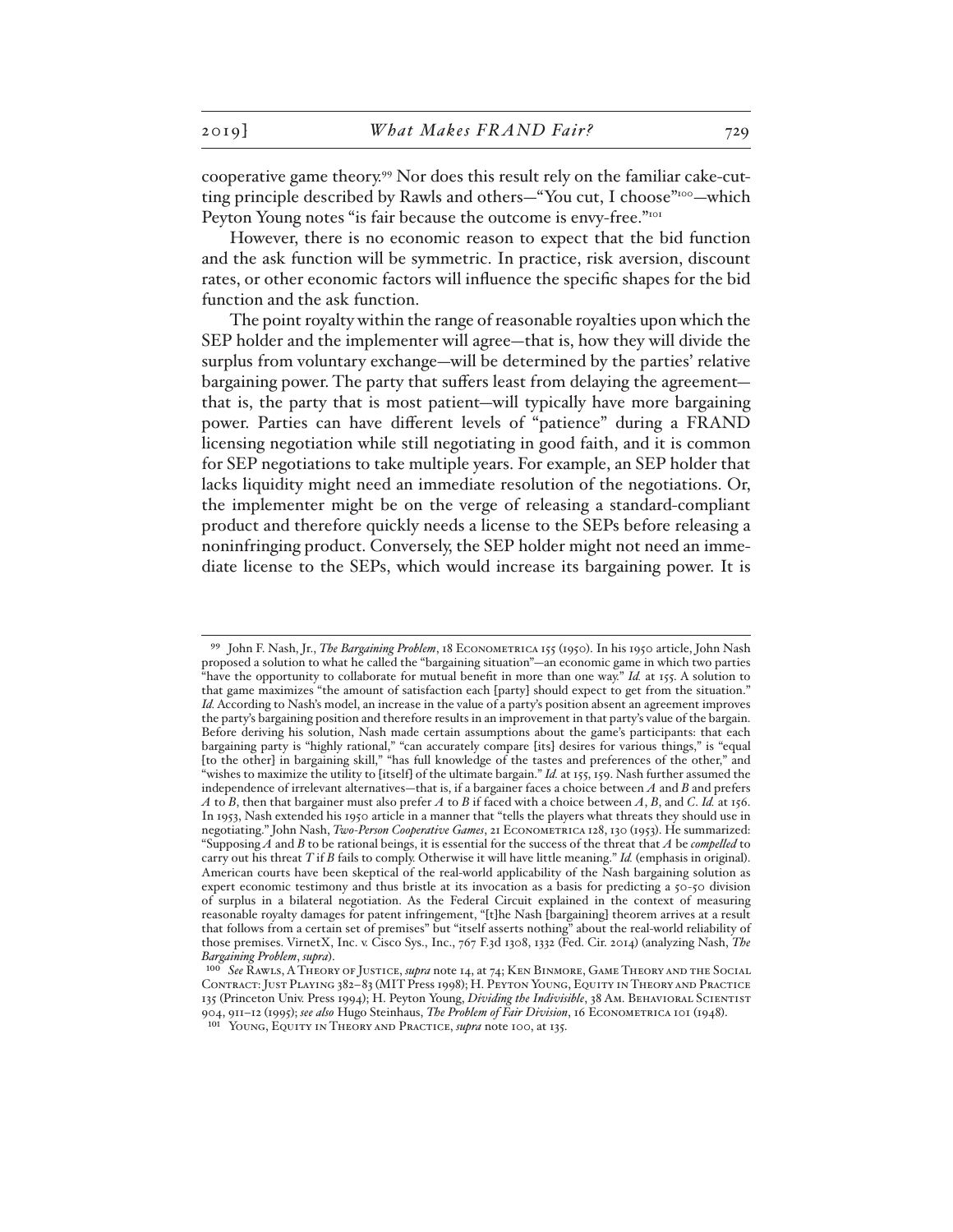well established in the economic literature that the cost that each party bears from a delay is measured by its respective discount rate.<sup>102</sup>

Figure 1 shows illustrative bid and ask functions. The third function in Figure 1 depicts the probability that any given normalized price will result in contract formation within the specified period of time. The probability of successful contract formation for different splits of the surplus generated by the license can be used to generate a distribution of the expected normalized price, conditional on successful contract formation.



In Figure 1, the dashed line denotes the licensor's ask function, the dotted line denotes the potential licensee's bid function, and the solid line denotes the density function that represents the probability of contract formation between the licensor and the potential licensee. For ease of exposition, I do not specify the functional form of both the licensor's ask function and the potential licensee's bid function, and the density function is simply the

<sup>102</sup> *See, e.g.*, Pindyck & Rubinfeld, Microeconomics, *supra* note 12, at 562; Robert Gibbons, Game THEORY FOR APPLIED ECONOMISTS 68-71 (Princeton Univ. Press 1992).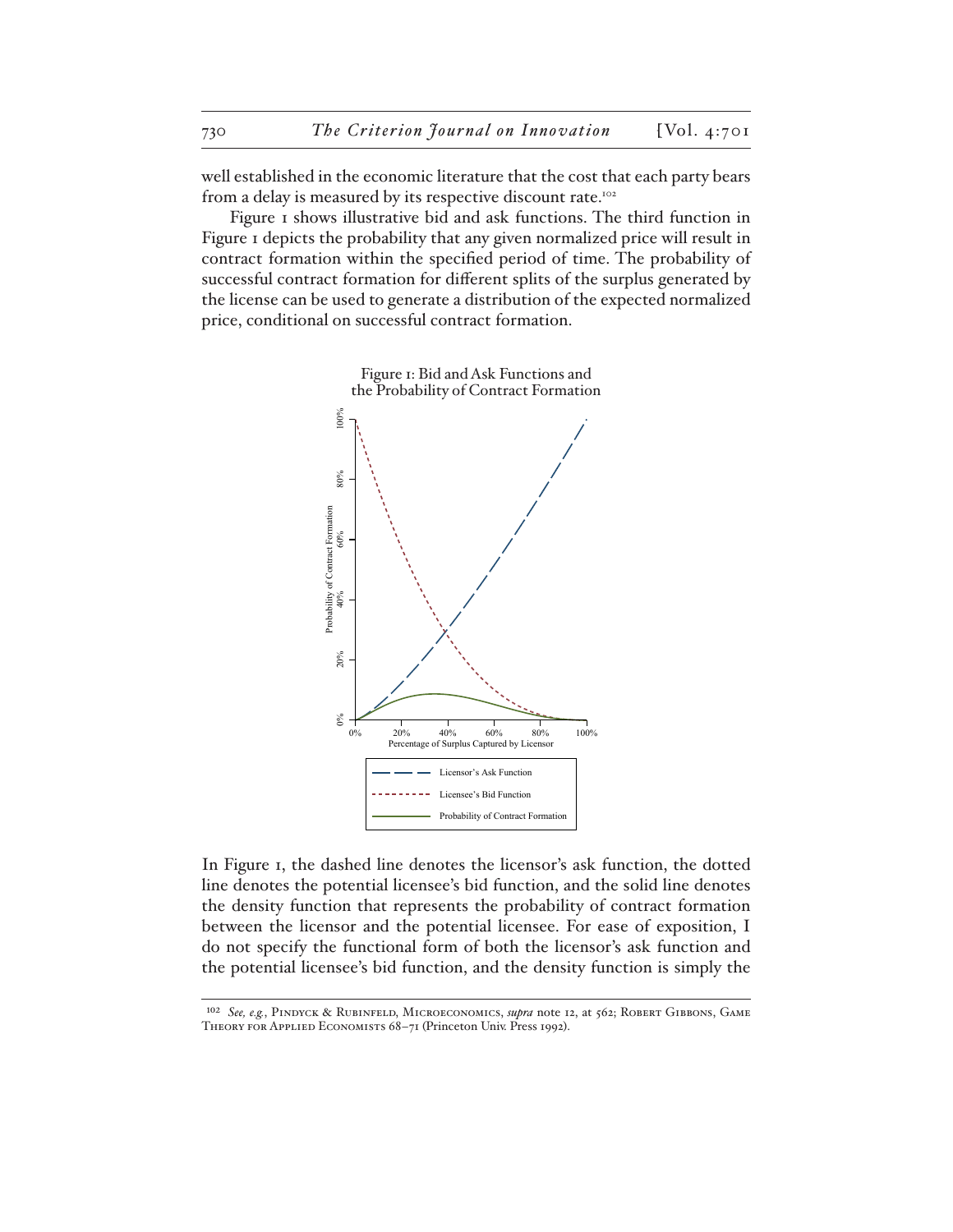product of the point along the bid function and the point along the ask function that corresponds to a given division of surplus along the *x*-axis. A more precise model could use different assumptions concerning the probability of contract formation that might affect the density function. For example, are the probabilities for the two parties independent of one another, or is each probability conditional on the expected reaction of the counterparty (and, if so, for how many future rounds of the negotiation)? These questions are appropriate to ask if an economist wants to model the probability of contract formation in precise mathematical terms—for example, along the lines of the Rubinstein bargaining model, which is based on noncooperative game theory.103 But my goal here is more modest and more heuristic. So those particulars about the precise nature of the probabilities are unnecessary to resolve to make the larger point (which I believe a judge or jury could readily understand intuitively)—namely, that it is reasonable to expect that the speed of contract formation will depend on the relative parity or disparity of the shares by which each party to a negotiation proposes to divide the surplus from a successful licensing transaction.

One proposed division of surplus might be substantially more likely than another to yield successful contract formation within a specified period of time spent negotiating. For example, it seems intuitively clear that a 60-40 split of the surplus would more readily be accepted by both parties than would a 99-1 split. If so, we would say that the 60-40 split is fairer than the 99-1 split.

What would be the threshold for a judge or jury to make the qualitative determination that a particular division of surplus would be *unfair*? Perhaps the experimental results of the Ultimatum Game, which I discussed earlier, will suggest a useful line of analysis.

#### **CONCLUSION**

Thomas Aquinas understood in the *Summa Theologica* that voluntary exchange produces the just price, which does not have a unique value. If, as I believe, it is more realistic to view voluntary exchange concerning the licensing of standard-essential patents as an infinitely repeated game, then one can explain the constraint of "fairness" in FRAND licensing transactions as a facilitator of efficient contract formation. This explanation does not require one to resort to any normative expression of the aesthetic features of a just or fair distribution of value within the economy. This insight also does not diminish the independent significance of fairness as a goal. To the contrary, it outlines a richer linkage between justice, innovation, and voluntary exchange than

<sup>&</sup>lt;sup>103</sup> See Ariel Rubinstein, *Perfect Equilibrium in a Bargaining Model*, 50 ECONOMETRICA 97 (1982).